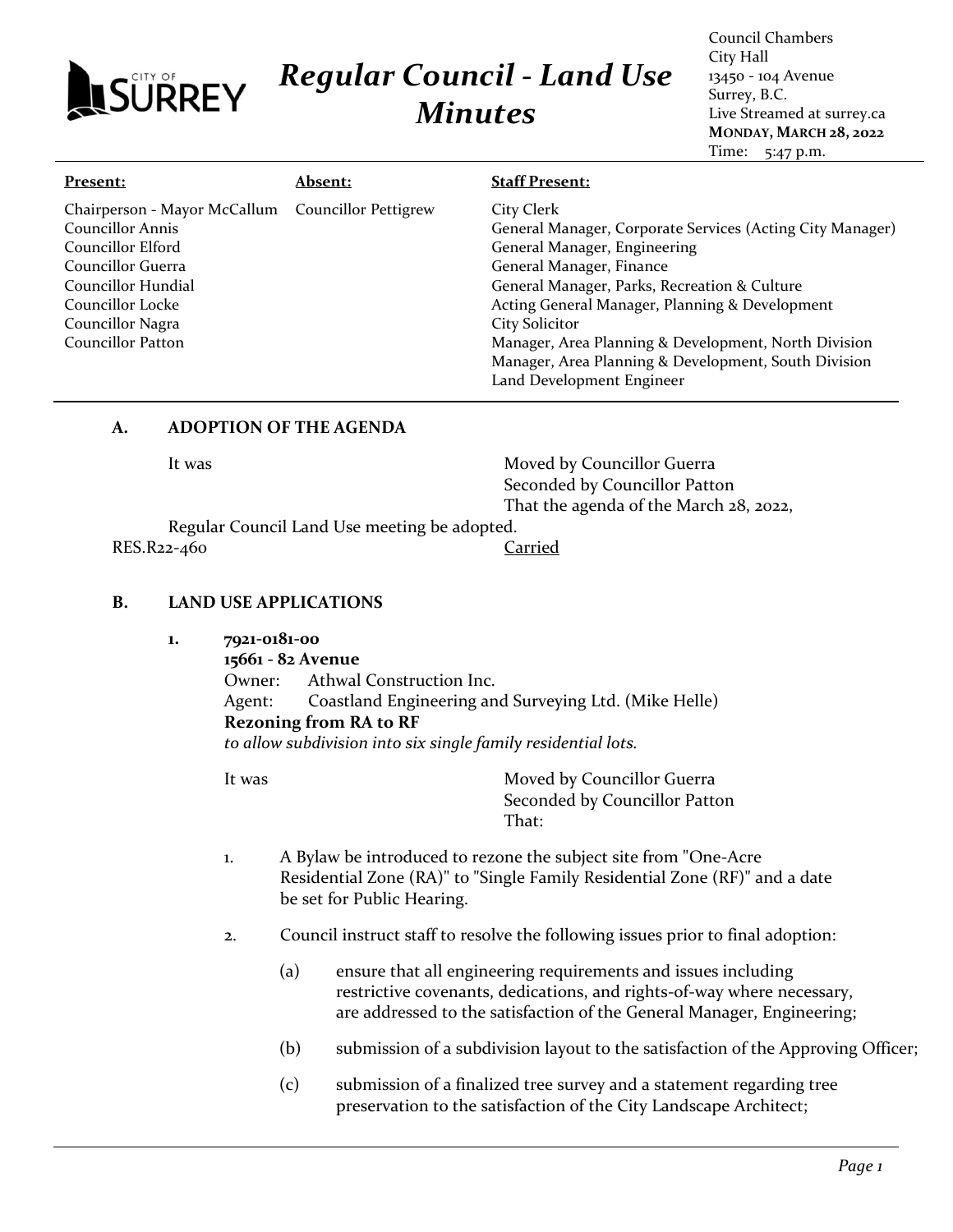|                | (d)                                                                                                                 |                                                                       | the applicant satisfy the deficiency in tree replacement on the site,<br>to the satisfaction of the Planning and Development Department;                                                     |
|----------------|---------------------------------------------------------------------------------------------------------------------|-----------------------------------------------------------------------|----------------------------------------------------------------------------------------------------------------------------------------------------------------------------------------------|
|                | (e)                                                                                                                 |                                                                       | the applicant adequately address the City's needs with respect to<br>the City's Affordable Housing Strategy, to the satisfaction of the<br>General Manager, Planning & Development Services; |
|                | (f)                                                                                                                 |                                                                       | demolition of existing buildings and structures to the satisfaction of<br>the Planning and Development Department; and                                                                       |
| RES.R22-461    | (g)                                                                                                                 |                                                                       | registration of a Section 219 Restrictive Covenant to ensure<br>implementation of noise mitigation measures.<br><b>Carried</b>                                                               |
| RES.R22-462    | It was                                                                                                              | Amendment Bylaw, 2022, No. 20603" pass its first reading.             | Moved by Councillor Guerra<br>Seconded by Councillor Patton<br>That "Surrey Zoning Bylaw, 1993, No. 12000,<br><b>Carried</b>                                                                 |
|                |                                                                                                                     | The said Bylaw was then read for the second time.                     |                                                                                                                                                                                              |
|                | It was                                                                                                              |                                                                       | Moved by Councillor Guerra<br>Seconded by Councillor Patton<br>That "Surrey Zoning Bylaw, 1993, No. 12000,                                                                                   |
| RES.R22-463    |                                                                                                                     |                                                                       | Amendment Bylaw, 2022, No. 20603" pass its second reading.<br><b>Carried</b>                                                                                                                 |
|                | It was then                                                                                                         |                                                                       | Moved by Councillor Guerra<br>Seconded by Councillor Patton<br>That the Public Hearing on "Surrey Zoning<br>Bylaw, 1993, No. 12000, Amendment Bylaw, 2022, No. 20603" be held at City Hall   |
| RES.R22-464    |                                                                                                                     | on April 11, 2022, at 7:00 p.m.                                       | <b>Carried</b>                                                                                                                                                                               |
| $\mathbf{2}$ . | 7922-0020-00<br>15250 - 104 Avenue<br>Owner:<br>Agent:<br><b>Development Permit</b><br>car dealership in Guildford. | Flag Automotive Sales & Lease Ltd.<br>Five Star Permits (Cy Atkinson) | to increase the maximum sign height and width, and reduce the minimum setback,<br>for freestanding signs, to accommodate existing and new free-standing signage for a                        |
| RES.R22-465    | It was                                                                                                              |                                                                       | Moved by Councillor Guerra<br>Seconded by Councillor Patton<br>That Application 7922-0020-00 be denied.<br><b>Carried</b>                                                                    |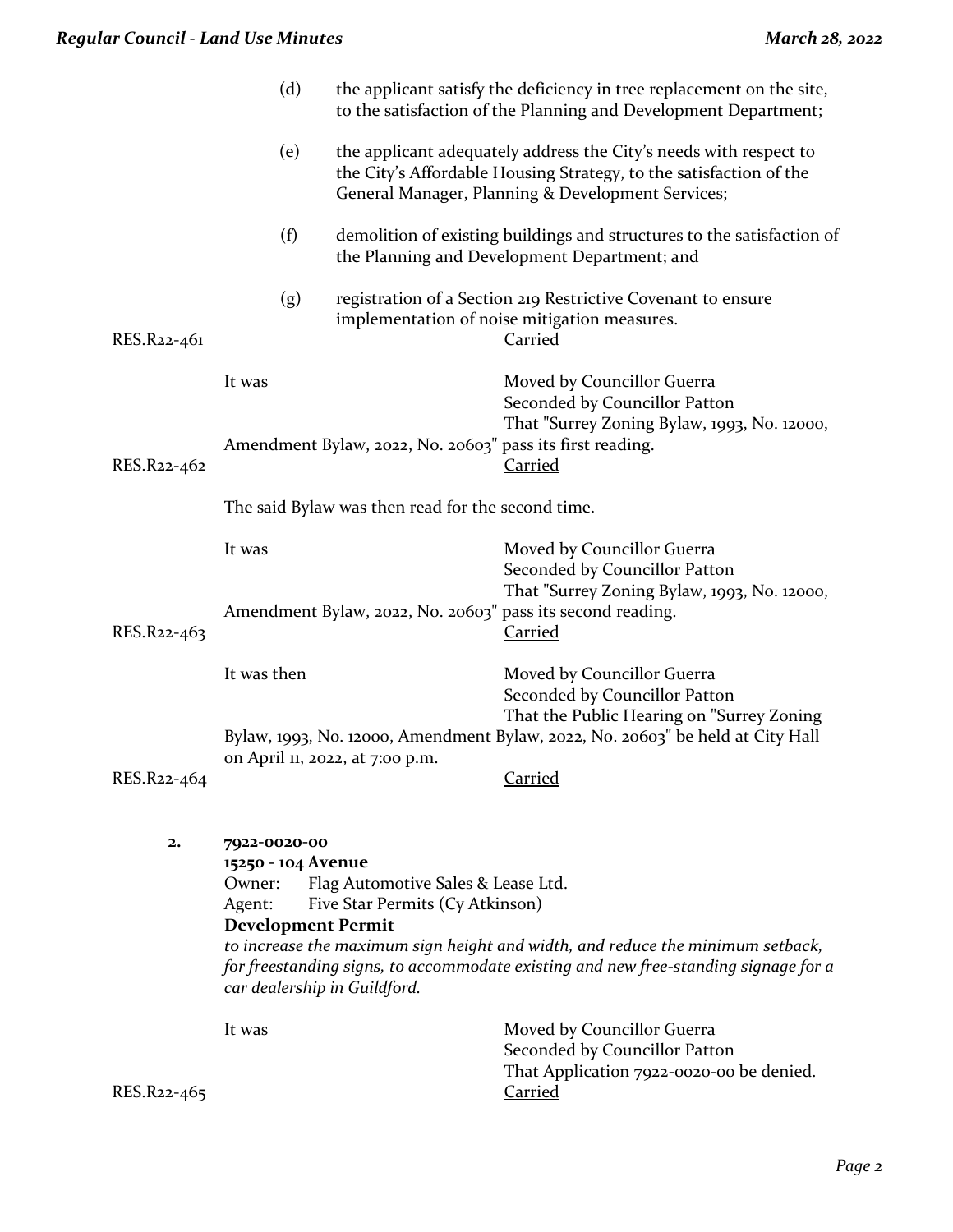**3. 7921-0373-00 9580 Oban Place** Owners: J. Singh, M. Saraow Agent: P. Singh **Development Variance Permit** *to reduce the minimum rear yard setback for a lot encumbered by a natural gas transmission (Fortis BC) right-of-way in order to construct a single-family dwelling on the lot.*

It was Moved by Councillor Guerra Seconded by Councillor Patton That:

- 1. Council approve Development Variance Permit No. 7921-0373-00, to vary Part 4 General Provisions of the Zoning Bylaw to reduce the minimum rear yard setback from the natural gas transmission (Fortis BC) right-of-way for the principal building from 7.5 metres to 4.2 metres to the principal building and 6.9 metres to the foundation of the covered deck, to proceed to Public Notification.
- 2. Council instruct staff to resolve the following issue prior to final approval:
	- (a) completion of soil remediation works to the satisfaction of the Engineering Department.

RES.R22-466 Carried

**4. 7921-0328-00**

#### **13685 - 102 Avenue**

Owner: Anthem Surrey Holdings Ltd. Agent: Anthem Properties Group Ltd. (Sheima Rezai)

**Development Permit**

*to permit a comprehensive sign design package for a 30-storey high-rise with ground floor commercial uses within a multi-phased mixed-use high-rise development in the City Centre.*

It was **Moved by Councillor Guerra** Seconded by Councillor Patton That:

- 1. Council approve the applicant's request to vary the Sign By-law as described in Appendix I.
- 2. Council approve Development Permit No. 7921-0328-00, for a comprehensive sign design package and authorize the Mayor and Clerk to execute the Permit.

RES.R22-467 Carried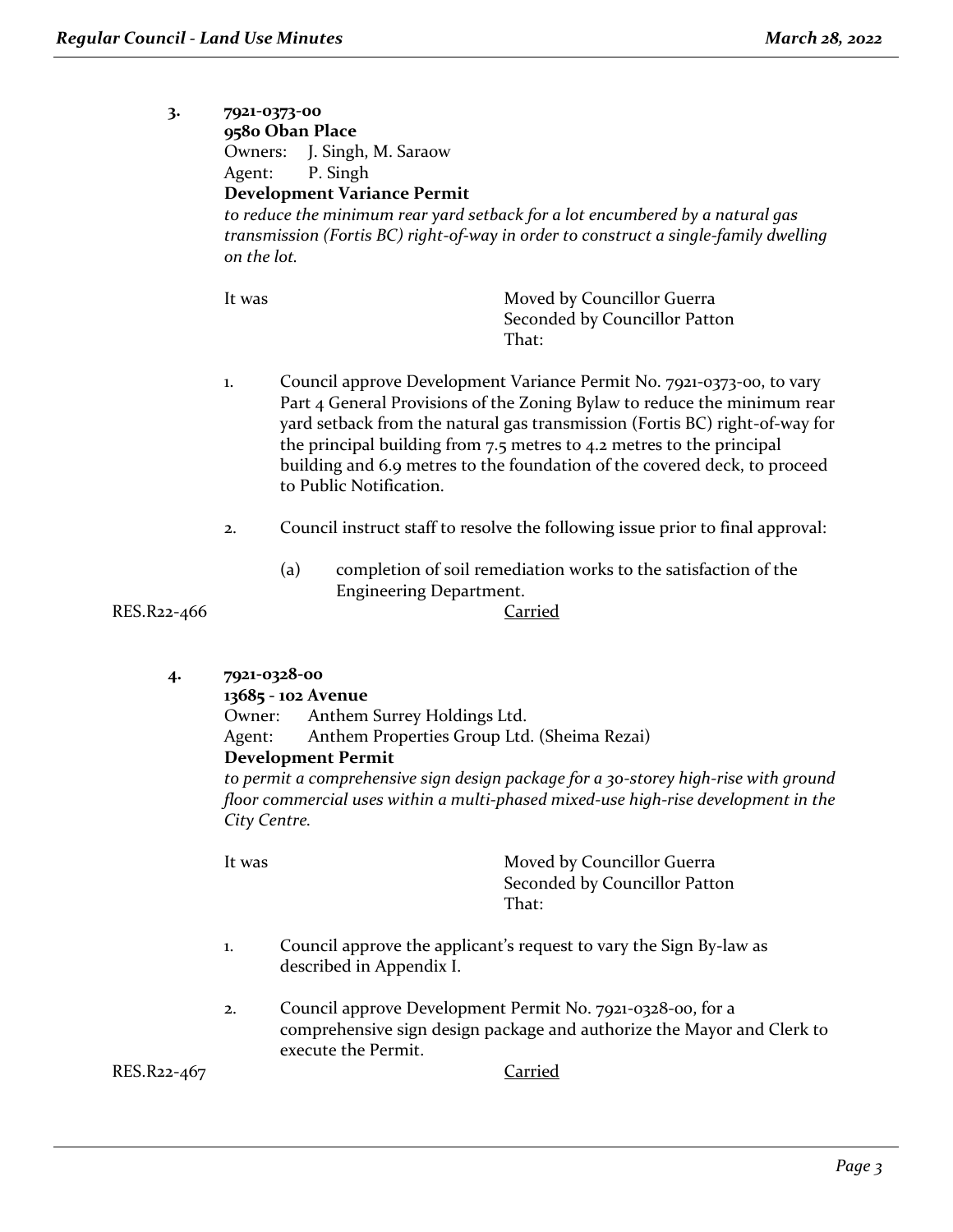| 5.          | 7921-0210-00                       |                                                       |                                                                                       |  |
|-------------|------------------------------------|-------------------------------------------------------|---------------------------------------------------------------------------------------|--|
|             |                                    | City Road Right-of-Way along west side of 156 Street, |                                                                                       |  |
|             | between 9517 and 9545 - 156 Street |                                                       |                                                                                       |  |
|             | Owner:                             | City of Surrey                                        |                                                                                       |  |
|             | Agent:                             |                                                       | Freedom Mobile C/O Cypress Land Services Inc. (Tawny Verigin)                         |  |
|             |                                    | <b>Development Variance Permit</b>                    |                                                                                       |  |
|             |                                    |                                                       | to increase the maximum height of a free-standing antenna system from 12 metres to    |  |
|             |                                    |                                                       | 14.9 metres, in order to replace an existing streetlight pole with a streetlight pole |  |
|             |                                    | with antenna system extension.                        |                                                                                       |  |
|             | It was                             |                                                       | Moved by Councillor Guerra                                                            |  |
|             |                                    |                                                       | Seconded by Councillor Patton                                                         |  |
|             |                                    |                                                       | That Council approve Development Variance                                             |  |
|             |                                    |                                                       | Permit No. 7921-0210-00, to vary Part 4 General Provisions of the Zoning Bylaw to     |  |
|             |                                    |                                                       | increase the maximum height of a free-standing antenna system from 12 metres to       |  |
|             |                                    | 14.9 metres, to proceed to Public Notification.       |                                                                                       |  |
| RES.R22-468 |                                    |                                                       | Carried                                                                               |  |
|             |                                    |                                                       |                                                                                       |  |
|             |                                    |                                                       |                                                                                       |  |

**6. 7922-0029-00**

**13750 - 88 Avenue** Owner: City of Surrey Agent: Priority Permits Ltd. (Jordan Desrochers) **Development Permit** *to permit two free-standing signs at the Surrey Arts Centre.*

It was **Moved by Councillor Guerra** Seconded by Councillor Patton That:

- 1. Council approve the applicant's request to vary the Sign By-law as described in Appendix I.
- 2. Council approve Development Permit No. 7922-0029-00, and authorize the Mayor and Clerk to execute the Permit.

RES.R22-469 Carried

**7. 7921-0049-00 8509 – 158 Street; 15733 – 85 Avenue** Owners: Estkin Developments Ltd. Agent: Dawson & Sawyer (Matt Reid) **Detailed Development Permit** *to permit the construction of four six-storey apartment buildings.* It was **Moved by Councillor Guerra** 

Seconded by Councillor Patton That:

1. Council authorize staff to draft Detailed Development Permit No. 7921-0049-00 generally in accordance with the attached drawings (Appendix I).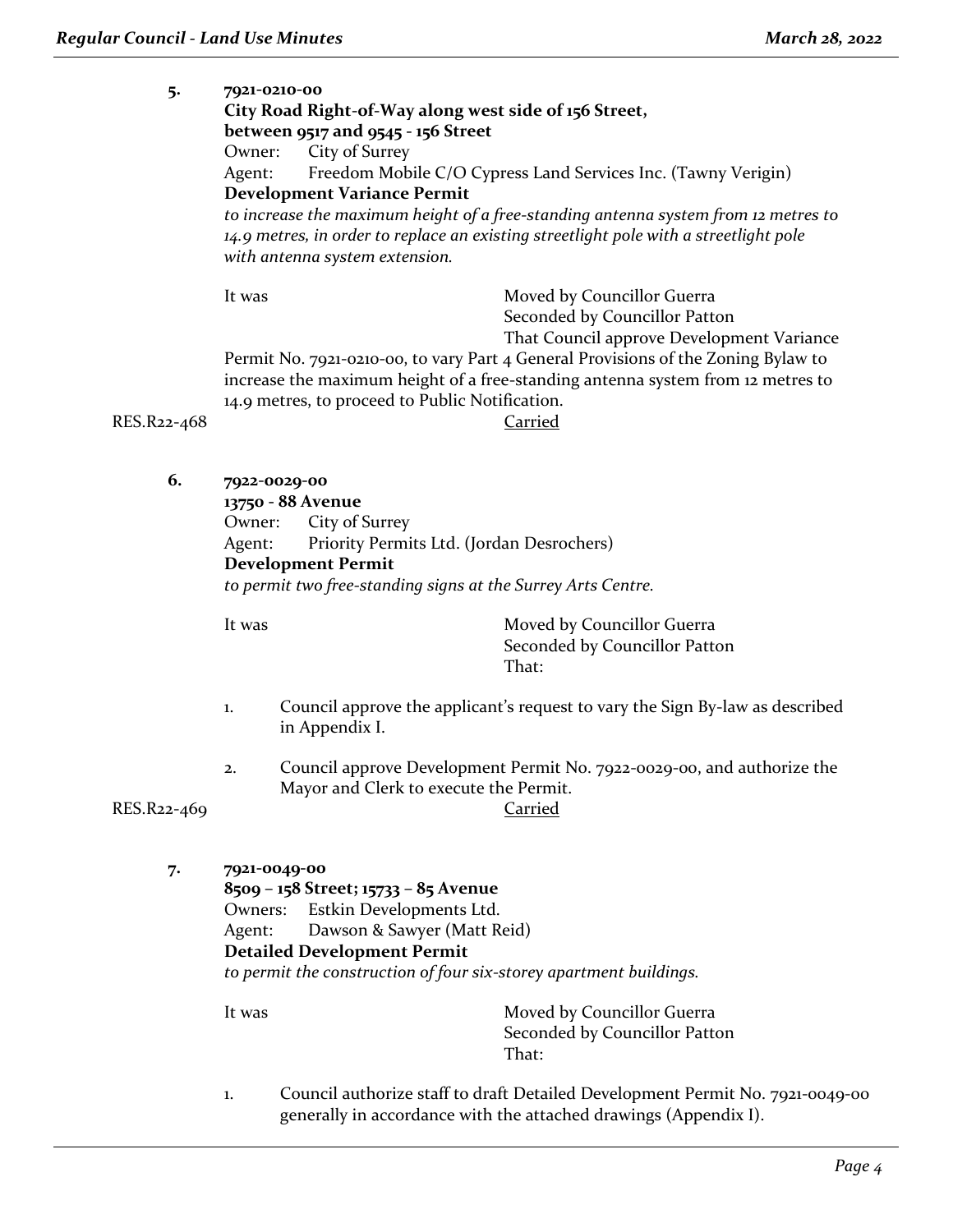- 2. Council instruct staff to resolve the following issues prior to final approval:
	- (a) resolution of all urban design issues to the satisfaction of the Planning and Development Department;
	- (b) submission of a finalized landscaping plan and landscaping cost estimate to the specifications and satisfaction of the Planning and Development Department;
	- (c) submission of a finalized tree survey and a statement regarding tree preservation to the satisfaction of the City Landscape Architect;
	- (d) the applicant satisfy the deficiency in tree replacement on the site, to the satisfaction of the Planning and Development Department;
	- (e) provision of cash-in-lieu contribution to satisfy the indoor amenity space requirement of the RM-70 Zone, at the rate in effect at the time of issuance; and
	- (f) demolition of existing buildings and structures to the satisfaction of the Planning and Development Department.

RES.R22-470 Carried

**8. 7921-0182-00**

**15624 - 24 Avenue**

Owner: 1254423 B.C. Ltd. Director Information: Ravinder Mann No Officer Information filed.

Agent: Isle of Mann Property Group (Jimmy Hansra)

**OCP Amendment on a portion of the site from "Urban" to "Multiple Residential" NCP Amendment on portions of the site from "Mobile Home" to "Single Family Small Lots" and "Townhouses and Apartments"**

**Rezoning from RF to CD and RF-13**

**Development Permit / Development Variance Permit Housing Agreement**

*to permit the development of four single family small lots, and a multiple residential site with 12 townhouses and 65 market rental apartment units.*

It was Moved by Councillor Guerra Seconded by Councillor Patton That:

1. A Bylaw be introduced to amend the Official Community Plan (OCP) Figure 3: General Land Use Designations for a portion of the subject site, as shown as Blocks A and B on the attached survey plan (Appendix I), from "Urban" to "Multiple Residential" and a date for Public Hearing be set.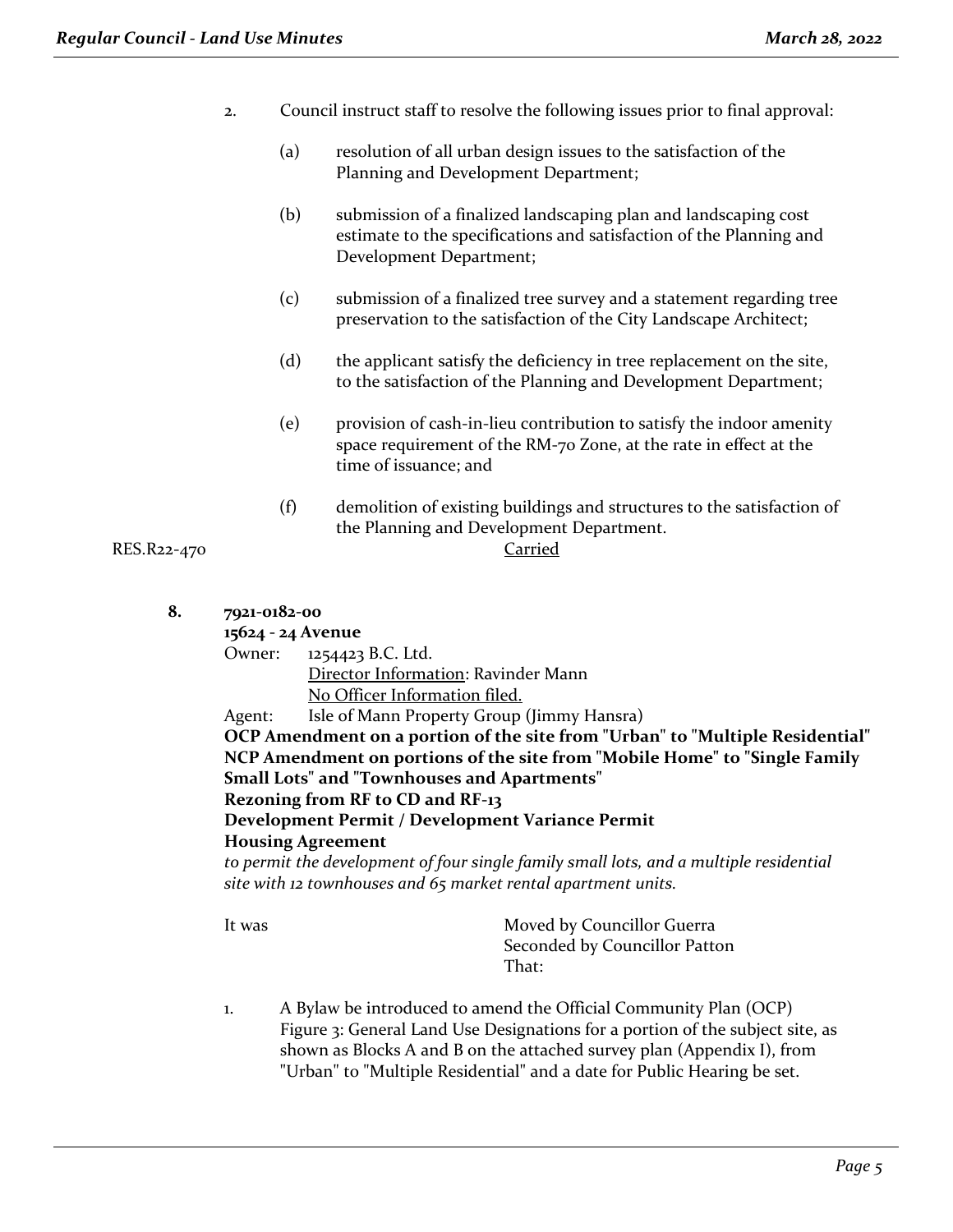- 2. Council determine the opportunities for consultation with persons, organizations and authorities that are considered to be affected by the proposed amendment to the Official Community Plan, as described in the Report, to be appropriate to meet the requirement of Section 475 of the Local Government Act.
- 3. A Bylaw be introduced to rezone a portion of the subject site as shown as Blocks A and B on the attached Survey Plan (Appendix I), from "Single Family Residential Zone (RF)" to "Comprehensive Development Zone (CD)", and a date be set for Public Hearing.
- 4. A Bylaw be introduced to rezone a portion of the subject site as shown as Block C on the attached Survey Plan (Appendix I), from "Single Family Residential Zone (RF)" to "Single Family Residential (13) Zone (RF-13)" and a date be set for Public Hearing.
- 5. A Bylaw be introduced to enter into a Housing Agreement and be granted First, Second and Third Reading.
- 6. Council authorize staff to draft Development Permit No. 7921-0182-00 generally in accordance with the attached drawings (Appendix I)**.**
- 7. Council approve Development Variance Permit No. 7921-0182-00, varying the following, to proceed to Public Notification:
	- (a) to reduce the minimum rear yard setback of the RF-13 Zone from 7.5 metres to 5.1 metres to the principal building face for proposed Lot 2:
	- (b) to reduce the minimum rear yard setback of the RF-13 Zone from 7.5 metres to 6.0 metres to the principal building face for proposed Lot  $3$ ;
	- (c) to reduce the minimum rear yard setback of the RF-13 Zone from 7.5 metres to 5.4 metres to the principal building face for 50% of the building for proposed Lot 4; and
	- (d) to reduce the minimum rear yard setback of the RF-13 Zone from 7.5 metres to 5.5 metres to the principal building face for 50% of the building for proposed Lot 5; and
	- (e) to reduce the minimum lot depth for Type II lots of the RF-13 Zone from 24 metres to 21.3 metres for proposed Lots 2 to 5.
- 8. Council instruct staff to resolve the following issues prior to final approval:
	- (a) ensure that all engineering requirements and issues including restrictive covenants, dedications, and rights-of-way where necessary, are addressed to the satisfaction of the General Manager, Engineering;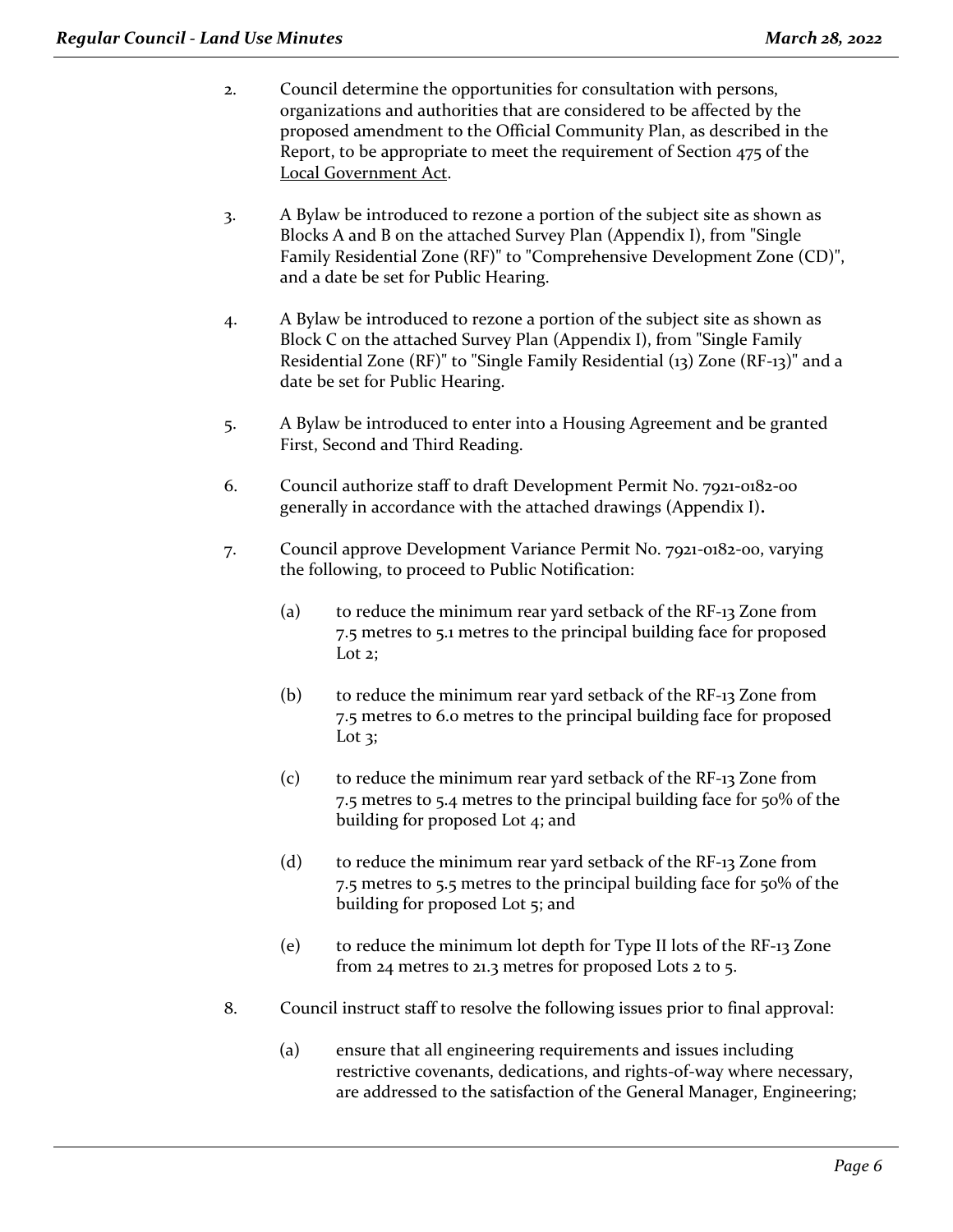- (b) submission of a subdivision layout to the satisfaction of the Approving Officer;
- (c) Approval from the Ministry of Transportation & Infrastructure;
- (d) resolution of all urban design issues to the satisfaction of the Planning and Development Department;
- (e) submission of a finalized landscaping plan and landscaping cost estimate to the specifications and satisfaction of the Planning and Development Department;
- (f) submission of a finalized tree survey and a statement regarding tree preservation to the satisfaction of the City Landscape Architect;
- (g) the applicant satisfy the deficiency in tree replacement on the site, to the satisfaction of the Planning and Development Department;
- (h) the applicant enter into a Housing Agreement with the City to restrict all of the proposed apartment dwelling units (65) on the subject site to rental housing for a period of 20 years;
- (i) the applicant provide a density bonus amenity contribution consistent with the Tier 2 Capital Projects CACs in support of the requested increased density for the non-market rental dwelling units, to the satisfaction of the General Manager, Planning and Development Department;
- (j) provision of cash-in-lieu contribution to satisfy the indoor amenity space requirement of the CD Zone, at the rate in effect at the time of Final Adoption;
- (k) demolition of existing buildings and structures to the satisfaction of the Planning and Development Department;
- (l) submission of an acoustical report for the units adjacent to 24 Avenue and registration of a Section 219 Restrictive Covenant to ensure implementation of noise mitigation measures;
- (m) Registration of a Section 219 Restrictive Covenant to adequately address the City's needs with respect to public art, to the satisfaction of the General Manager, Parks, Recreation and Culture and with respect to the City's Affordable Housing Strategy and Tier 1 Capital Project CACs, to the satisfaction of the General Manager, Planning & Development Services, regarding the proposed townhouse units; and
- (n) registration of a Section 219 Restrictive Covenant requiring the applicant to pay all applicable contributions for Public Art, Affordable Housing and/or Capital Projects Community Amenity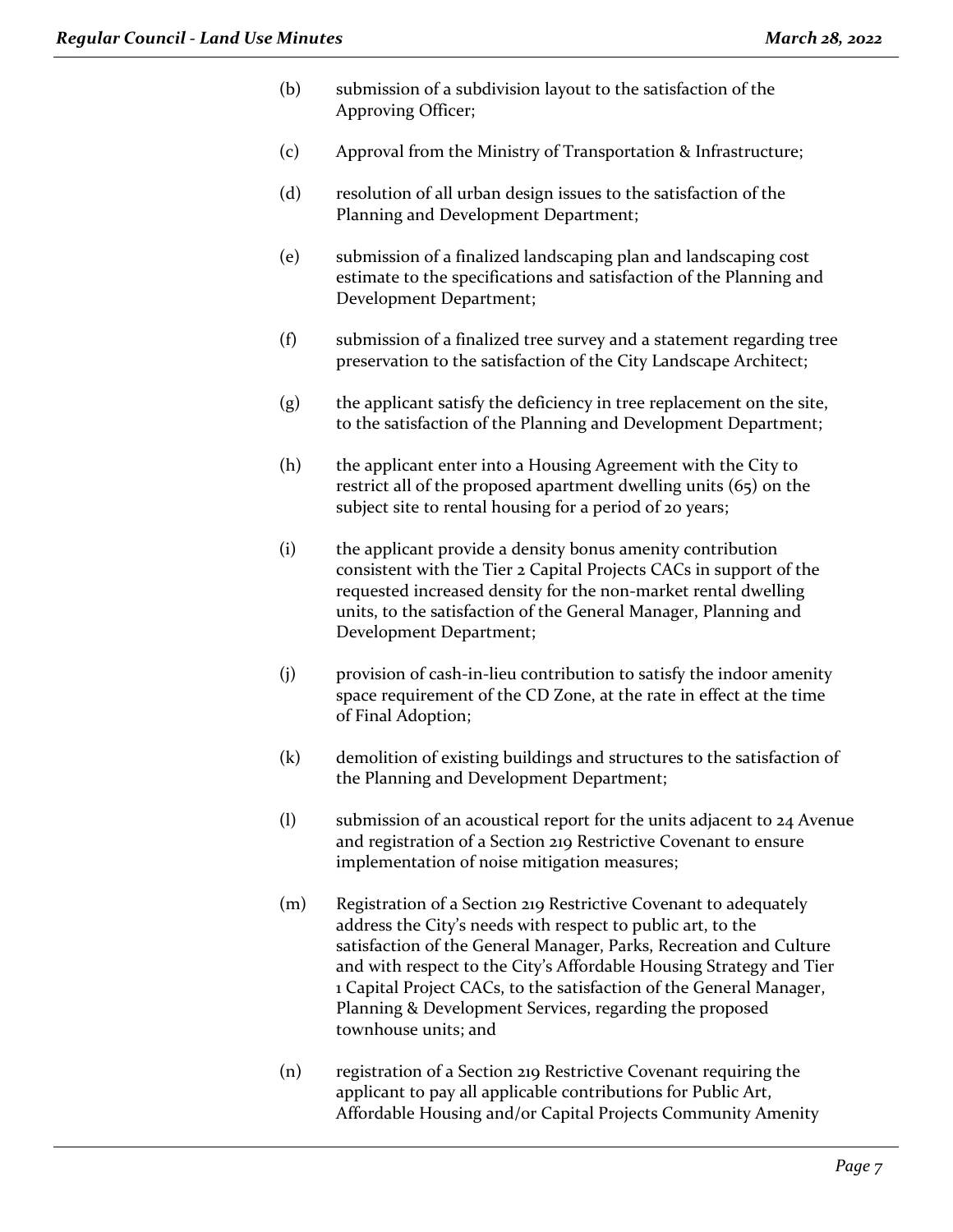|             | housing agreement.                                                | Contributions should the project be converted from rental housing<br>to market units at any point in the future, after expiry of the                                                                                                          |
|-------------|-------------------------------------------------------------------|-----------------------------------------------------------------------------------------------------------------------------------------------------------------------------------------------------------------------------------------------|
| RES.R22-471 | 9.<br>project is considered for final adoption.                   | Council pass a resolution to amend the King George Corridor South Local<br>Area Plan (LAP) to redesignate portions of the land from "Mobile Home" to<br>"Single Family Small Lots" and "Townhouses and Apartments" when the<br><b>Carried</b> |
|             | It was                                                            | Moved by Councillor Guerra<br>Seconded by Councillor Patton<br>That "Surrey Official Community Plan Bylaw,<br>2013, No. 18020, Amendment Bylaw, 2022, No. 20604" pass its first reading.                                                      |
| RES.R22-472 |                                                                   | <b>Carried</b>                                                                                                                                                                                                                                |
|             | The said Bylaw was then read for the second time.                 |                                                                                                                                                                                                                                               |
|             | It was                                                            | Moved by Councillor Guerra<br>Seconded by Councillor Patton<br>That "Surrey Official Community Plan Bylaw,                                                                                                                                    |
| RES.R22-473 |                                                                   | 2013, No. 18020, Amendment Bylaw, 2022, No. 20604" pass its second reading.<br><b>Carried</b>                                                                                                                                                 |
|             | It was then                                                       | Moved by Councillor Guerra<br>Seconded by Councillor Patton<br>That the Public Hearing on "Surrey Official                                                                                                                                    |
| RES.R22-474 | held at City Hall on April 11, 2022, at 7:00 p.m.                 | Community Plan Bylaw, 2013, No. 18020, Amendment Bylaw, 2022, No. 20604" be<br><b>Carried</b>                                                                                                                                                 |
|             | It was                                                            | Moved by Councillor Guerra<br>Seconded by Councillor Patton<br>That "Surrey Comprehensive Development                                                                                                                                         |
| RES.R22-475 | Zone 50 (CD 50), Bylaw, 2022, No. 20605" pass its first reading.  | <u>Carried</u>                                                                                                                                                                                                                                |
|             | The said Bylaw was then read for the second time.                 |                                                                                                                                                                                                                                               |
|             | It was                                                            | Moved by Councillor Guerra<br>Seconded by Councillor Patton<br>That "Surrey Comprehensive Development                                                                                                                                         |
| RES.R22-476 | Zone 50 (CD 50), Bylaw, 2022, No. 20605" pass its second reading. | <u>Carried</u>                                                                                                                                                                                                                                |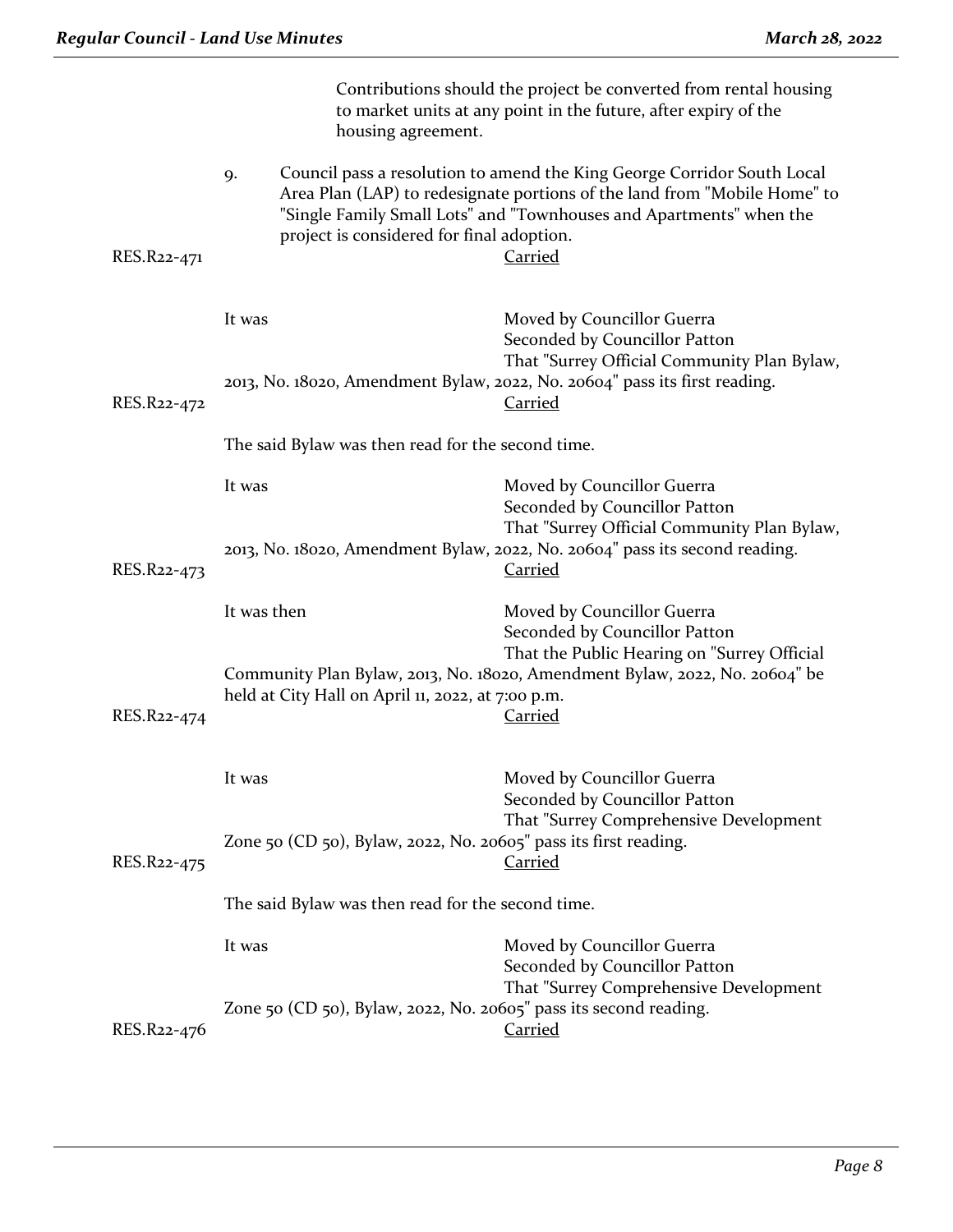|             | It was then                                                              | Moved by Councillor Guerra<br>Seconded by Councillor Patton<br>That the Public Hearing on "Surrey                                   |  |  |
|-------------|--------------------------------------------------------------------------|-------------------------------------------------------------------------------------------------------------------------------------|--|--|
| RES.R22-477 | City Hall on April 11, 2022, at 7:00 p.m.                                | Comprehensive Development Zone 50 (CD 50), Bylaw, 2022, No. 20605" be held at<br><u>Carried</u>                                     |  |  |
|             | It was                                                                   | Moved by Councillor Guerra<br>Seconded by Councillor Patton<br>That "Surrey Zoning Bylaw, 1993, No. 12000,                          |  |  |
| RES.R22-478 | Amendment Bylaw, 2022, No. 20606" pass its first reading.                | <b>Carried</b>                                                                                                                      |  |  |
|             | The said Bylaw was then read for the second time.                        |                                                                                                                                     |  |  |
|             | It was                                                                   | Moved by Councillor Guerra<br>Seconded by Councillor Patton<br>That "Surrey Zoning Bylaw, 1993, No. 12000,                          |  |  |
| RES.R22-479 | Amendment Bylaw, 2022, No. 20606" pass its second reading.               | <b>Carried</b>                                                                                                                      |  |  |
|             | It was then                                                              | Moved by Councillor Guerra<br>Seconded by Councillor Patton<br>That the Public Hearing on "Surrey Zoning                            |  |  |
|             | on April 11, 2022, at 7:00 p.m.                                          | Bylaw, 1993, No. 12000, Amendment Bylaw, 2022, No. 20606" be held at City Hall                                                      |  |  |
| RES.R22-480 |                                                                          | <b>Carried</b>                                                                                                                      |  |  |
|             | It was                                                                   | Moved by Councillor Guerra<br>Seconded by Councillor Patton                                                                         |  |  |
| RES.R22-481 | Agreement, Authorization Bylaw, 2022, No. 20607" pass its first reading. | That "The 1254423 BC Limited Housing<br><b>Carried</b>                                                                              |  |  |
|             | The said Bylaw was then read for the second time.                        |                                                                                                                                     |  |  |
|             | It was                                                                   | Moved by Councillor Guerra<br>Seconded by Councillor Patton                                                                         |  |  |
| RES.R22-482 |                                                                          | That "The 1254423 BC Limited Housing<br>Agreement, Authorization Bylaw, 2022, No. 20607" pass its second reading.<br><b>Carried</b> |  |  |
|             | The said Bylaw was then read for the third time.                         |                                                                                                                                     |  |  |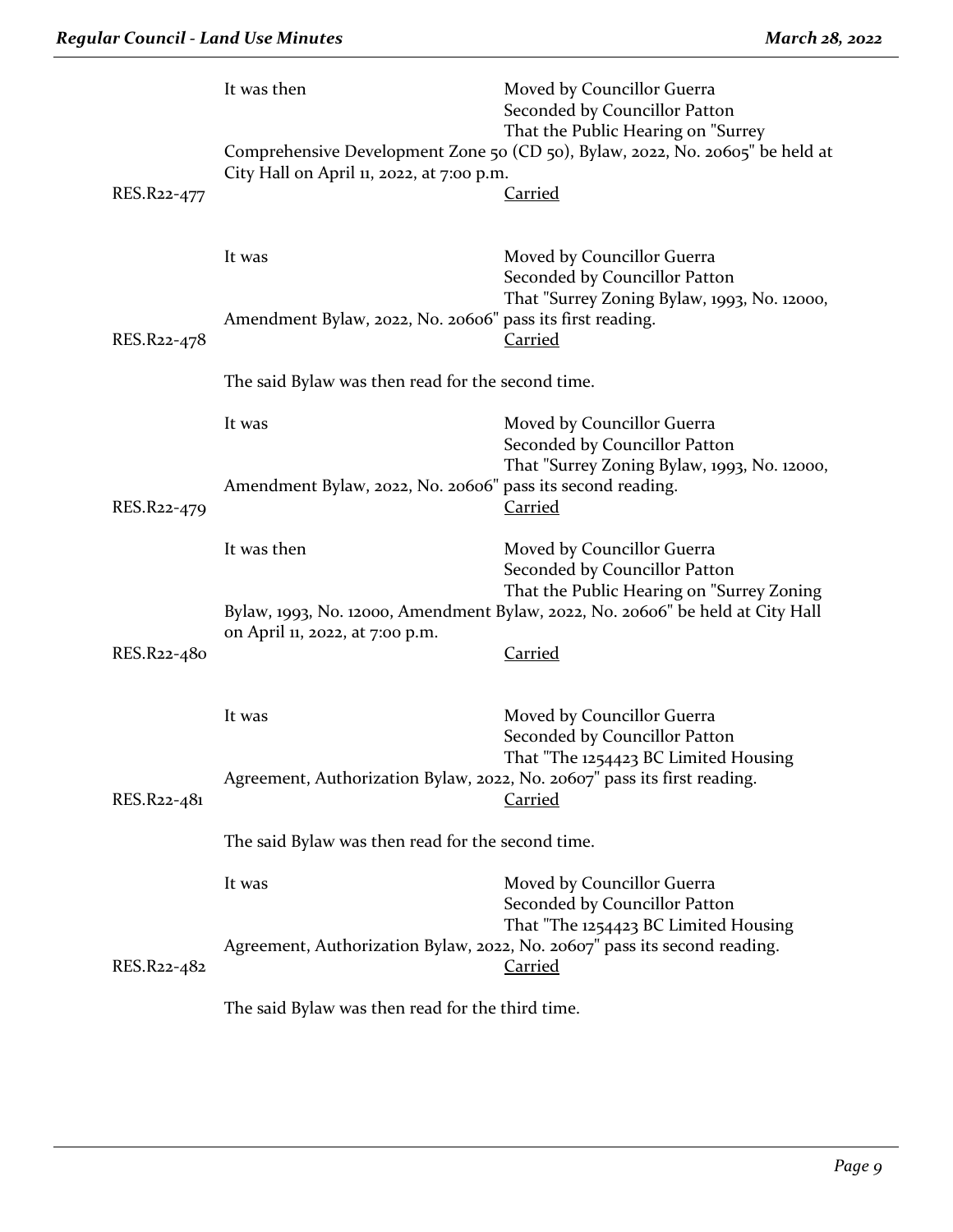|             | It was                                                                   | Moved by Councillor Guerra           |
|-------------|--------------------------------------------------------------------------|--------------------------------------|
|             |                                                                          | Seconded by Councillor Patton        |
|             |                                                                          | That "The 1254423 BC Limited Housing |
|             | Agreement, Authorization Bylaw, 2022, No. 20607" pass its third reading. |                                      |
| RES.R22-483 |                                                                          | Carried                              |
|             |                                                                          |                                      |

**9. 7921-0203-00 15821 - 40 Avenue** Owners: S. Gill, M. Gill Agent: M. Gill **Development Permit Non-adhering residential use under Section 20.1 of the ALC Act** *to allow the development of a single family dwelling that exceeds 500 square metres in total floor area within the Agricultural Land Reserve.*

It was Moved by Councillor Guerra Seconded by Councillor Patton That:

- 1. Council authorizes referral of the application to the Agricultural Land Commission (ALC) for consideration of approval.
- 2. Council authorize staff to draft Development Permit No. 7921-0203-00 for Sensitive Ecosystems (Streamside Areas) generally in accordance with the finalized Ecosystem Development Plan.
- 3. Council instruct staff to resolve the following issues prior to final approval (should the non-adhering residential use be approved by the ALC):
	- (a) ensure that all engineering requirements and issues including restrictive covenants, dedications, and rights-of-way where necessary, are addressed to the satisfaction of the General Manager, Engineering;
	- (b) submission of a finalized landscaping plan and landscaping cost estimate to the specifications and satisfaction of the Planning and Development Department;
	- (c) submission of a finalized Ecosystem Development Plan to the satisfaction of City staff; and
	- (d) registration of a combined Statutory Right-of-Way / Section 219 Restrictive Covenant over the designated Streamside Protection Area for both "No Build" and conveyance access.

RES.R22-484 Carried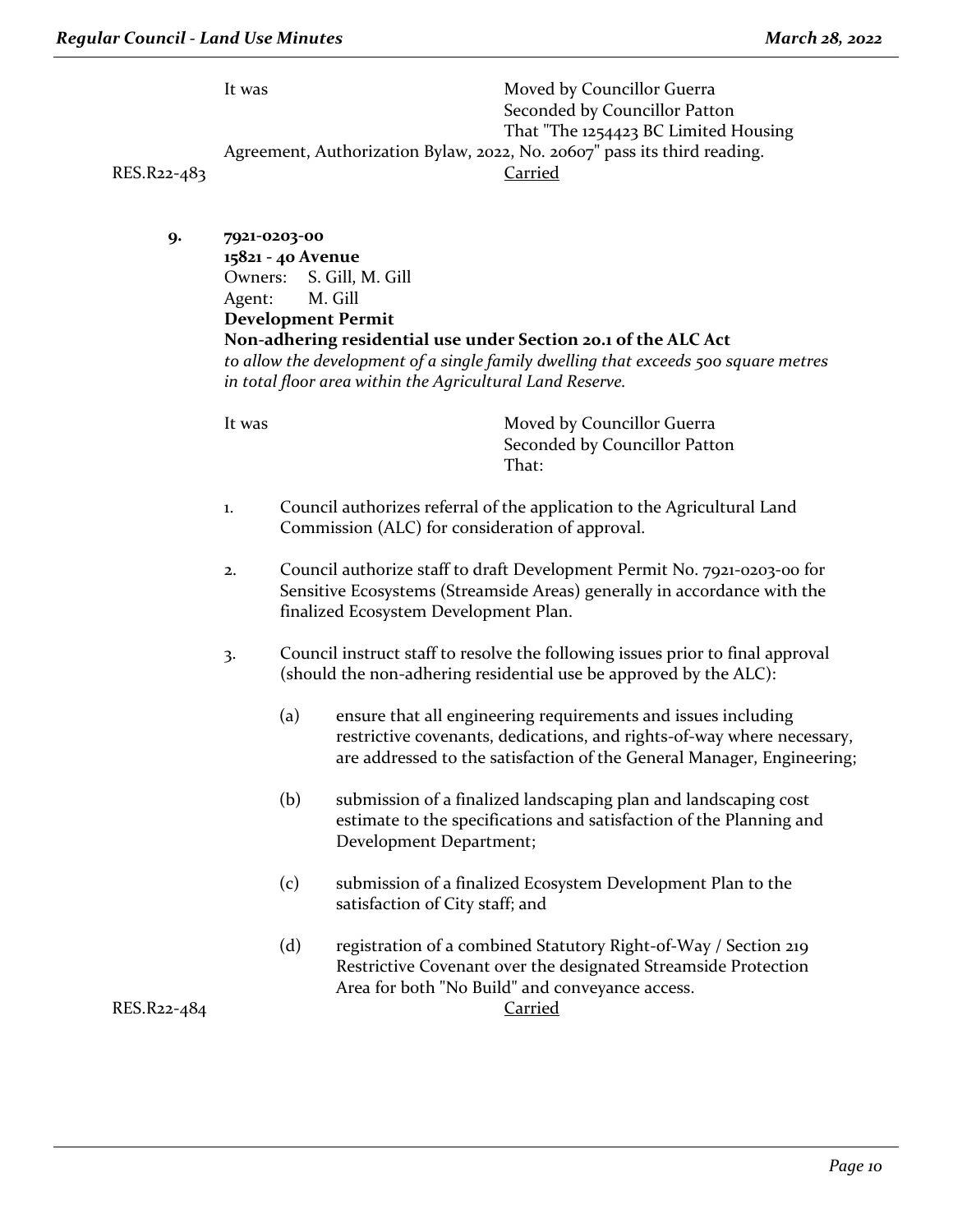| 10.         | 7921-0293-00<br>Owners:<br>Agent: | 17137 - 48 Avenue<br>K. Dhaliwal, J. Gill, J. Gill, B. Dhaliwal, B. Dhaliwal<br>J. Gill<br><b>Development Variance Permit</b><br>to reduce the required east side yard setback for the purposes of building a barn.                                                                                                                                        |
|-------------|-----------------------------------|------------------------------------------------------------------------------------------------------------------------------------------------------------------------------------------------------------------------------------------------------------------------------------------------------------------------------------------------------------|
|             | It was                            | Moved by Councillor Guerra<br>Seconded by Councillor Patton<br>That:                                                                                                                                                                                                                                                                                       |
|             | 1.                                | Council approve Development Variance Permit No. 7921-0293-00, varying<br>the following, to proceed to Public Notification:                                                                                                                                                                                                                                 |
|             |                                   | (a)<br>to reduce the minimum east side yard setback of the A-1 Zone from<br>15 metres to 7.32 metres to the principal building face.                                                                                                                                                                                                                       |
|             | 2.                                | Council instruct staff to resolve the following issues prior to final adoption:                                                                                                                                                                                                                                                                            |
| RES.R22-485 |                                   | (a)<br>ensure that all engineering requirements and issues for the removal<br>and rehabilitation of a non-permitted driveway, are addressed to<br>the satisfaction of the General Manager, Engineering.<br><b>Carried</b>                                                                                                                                  |
| 11.         | Owner:<br>Agent:                  | 7920-0099-00<br>1918 and 1942 - 167 Street<br>Landstar Homes Ltd.<br>Hub Engineering Inc. (Mike Kompter)<br>NCP Amendment from "Low Density Residential (6 - 10 UPA)" to "Medium<br>Density Residential (10 - 15 UPA)"<br><b>Rezoning from RA to RF-13</b><br><b>Development Variance Permit</b><br>to allow subdivision into 15 single family small lots. |
|             | It was                            | Moved by Councillor Guerra<br>Seconded by Councillor Patton<br>That:                                                                                                                                                                                                                                                                                       |
|             | 1.                                | A Bylaw be introduced to rezone the subject site from "One-Acre"<br>Residential Zone (RA)" to "Single Family Residential (13) Zone (RF-13)" and<br>a date be set for Public Hearing.                                                                                                                                                                       |
|             | 2.                                | Council approve Development Variance Permit No. 7920-0099-00, varying<br>the following, to proceed to Public Notification:                                                                                                                                                                                                                                 |

(a) to reduce the minimum lot width of the RF-13 Zone (Type II Corner Lot) from 15.4 metres to 14.7 metres for proposed Lot 1;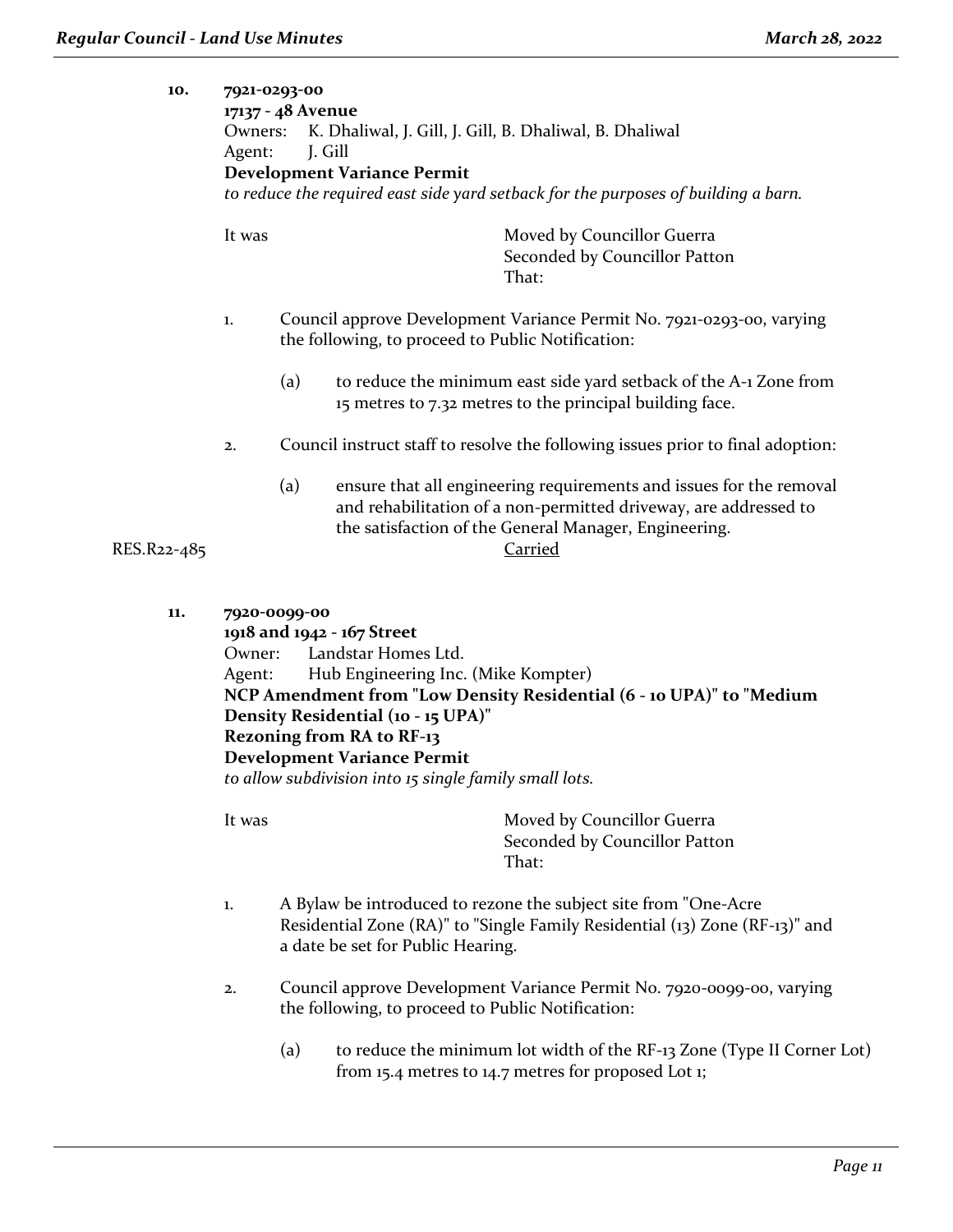- (b) to reduce the minimum lot width of the RF-13 Zone (Type II Interior Lot) from 13.4 metres to 12.8 metres for proposed Lots  $2 - 5$ ;
- (c) to reduce the minimum lot width of the RF-13 Zone (Type II Corner Lot) from 15.4 metres to 13.9 metres for proposed Lot 6;
- (d) to reduce the minimum lot width of the RF-13 Zone (Type I Interior Lot) from 12 metres to 11.8 metres for Lots  $7 - 8$ ;
- (e) to reduce the minimum lot width of the RF-13 Zone (Type I Interior Lot) from 12 metres to 11.0 metres for Lots 9 - 10;
- (f) to reduce the minimum lot depth of the RF-13 Zone (Type I Lot) from  $28$  metres to  $26.6$  metres for proposed Lots  $11 - 12$  and Lots  $14 - 15$ ;
- (g) to reduce the minimum lot depth of the RF-13 Zone (Type I Lot) from 28 metres to 27.2 metres for proposed Lot 13;
- (h) to allow a double garage to accommodate two vehicles parked side-by-side on interior lots narrower than 13.4 metres and on Type I Corner lots for proposed Lots  $2 - 5$ , Lots  $7 - 8$ , Lot 12 and Lot 14; and
- (i) to allow driveway access from the side lot line for Lots 9 11 and Lot 15.
- 3. Council instruct staff to resolve the following issues prior to final adoption:
	- (a) ensure that all engineering requirements and issues including restrictive covenants, dedications, and rights-of-way where necessary, are addressed to the satisfaction of the General Manager, Engineering;
	- (b) submission of a subdivision layout to the satisfaction of the Approving Officer;
	- (c) submission of a finalized tree survey and a statement regarding tree preservation to the satisfaction of the City Landscape Architect;
	- (d) the applicant satisfy the deficiency in tree replacement on the site, to the satisfaction of the Planning and Development Department;
	- (e) the applicant provide a density bonus amenity contribution consistent with the Tier 2 Capital Projects CACs in support of the requested increased density, to the satisfaction of the General Manager, Planning and Development Department;
	- (f) the applicant adequately address the City's needs with respect to the City's Affordable Housing Strategy, to the satisfaction of the General Manager, Planning & Development Services; and
	- (g) demolition of existing buildings and structures to the satisfaction of the Planning and Development Department.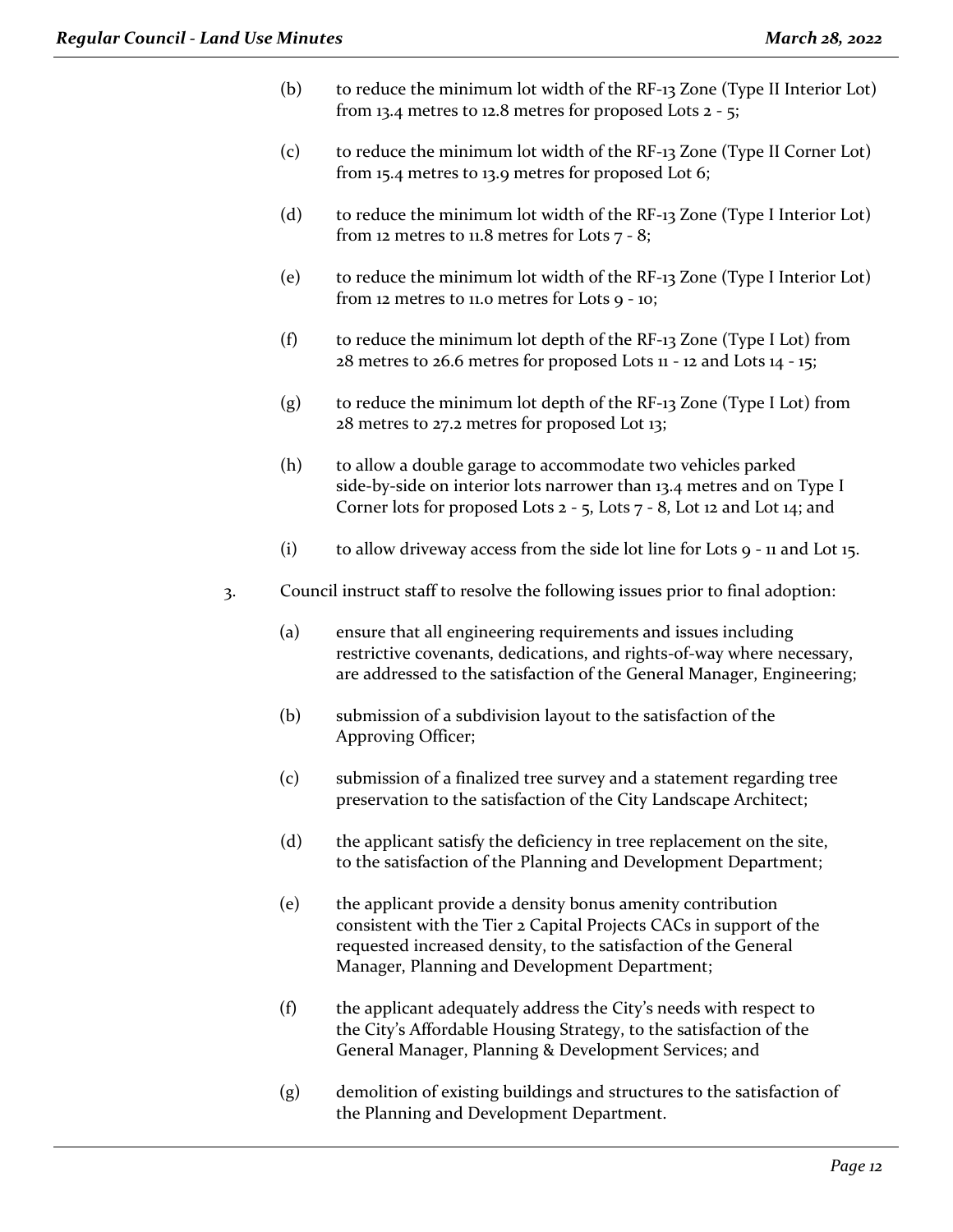| RES.R22-486              | 4.                                                                                | Council pass a resolution to amend Sunnyside Heights Neighbourhood<br>Concept Plan (NCP) to redesignate the land from "Low Density Residential<br>(6 - 10 upa)" to "Medium Density Residential (10 - 15 upa)" and for changes<br>to the road network when the project is considered for final adoption.<br><b>Carried</b> |  |
|--------------------------|-----------------------------------------------------------------------------------|---------------------------------------------------------------------------------------------------------------------------------------------------------------------------------------------------------------------------------------------------------------------------------------------------------------------------|--|
|                          | It was<br>Amendment Bylaw, 2022, No. 20608" pass its first reading.               | Moved by Councillor Guerra<br>Seconded by Councillor Patton<br>That "Surrey Zoning Bylaw, 1993, No. 12000,                                                                                                                                                                                                                |  |
| RES.R <sub>22-4</sub> 87 |                                                                                   | <u>Carried</u>                                                                                                                                                                                                                                                                                                            |  |
|                          | The said Bylaw was then read for the second time.                                 |                                                                                                                                                                                                                                                                                                                           |  |
|                          | It was                                                                            | Moved by Councillor Guerra<br>Seconded by Councillor Patton<br>That "Surrey Zoning Bylaw, 1993, No. 12000,                                                                                                                                                                                                                |  |
| RES.R22-488              | Amendment Bylaw, 2022, No. 20608" pass its second reading.                        | <b>Carried</b>                                                                                                                                                                                                                                                                                                            |  |
|                          | It was then                                                                       | Moved by Councillor Guerra<br>Seconded by Councillor Patton<br>That the Public Hearing on "Surrey Zoning                                                                                                                                                                                                                  |  |
|                          | on April 11, 2022, at 7:00 p.m.                                                   | Bylaw, 1993, No. 12000, Amendment Bylaw, 2022, No. 20608" be held at City Hall                                                                                                                                                                                                                                            |  |
| RES.R22-489              |                                                                                   | <b>Carried</b>                                                                                                                                                                                                                                                                                                            |  |
| 12.                      | 7921-0004-00<br>14110 - 32 Avenue<br>R. Duhra, B. Duhra<br>Owners:                |                                                                                                                                                                                                                                                                                                                           |  |
|                          | Citiwest Consulting Ltd. (Roger Jawanda)<br>Agent:<br>Development Variance Permit |                                                                                                                                                                                                                                                                                                                           |  |
|                          |                                                                                   | to reduce the minimum side yard setback to allow for subdivision into two RH lots.                                                                                                                                                                                                                                        |  |
|                          | It was                                                                            | Moved by Councillor Guerra<br>Seconded by Councillor Patton<br>That Council approve Development Variance                                                                                                                                                                                                                  |  |
|                          | to the principal building face on Lot 2, to proceed to Public Notification.       | Permit No. 7921-0004-00, to reduce the minimum west side yard setback under<br>Section F.1. of Part 14 "Half-Acre Residential Zone (RH)," from 4.5 metres to 3 metres                                                                                                                                                     |  |
| RES.R22-490              |                                                                                   | <b>Carried</b>                                                                                                                                                                                                                                                                                                            |  |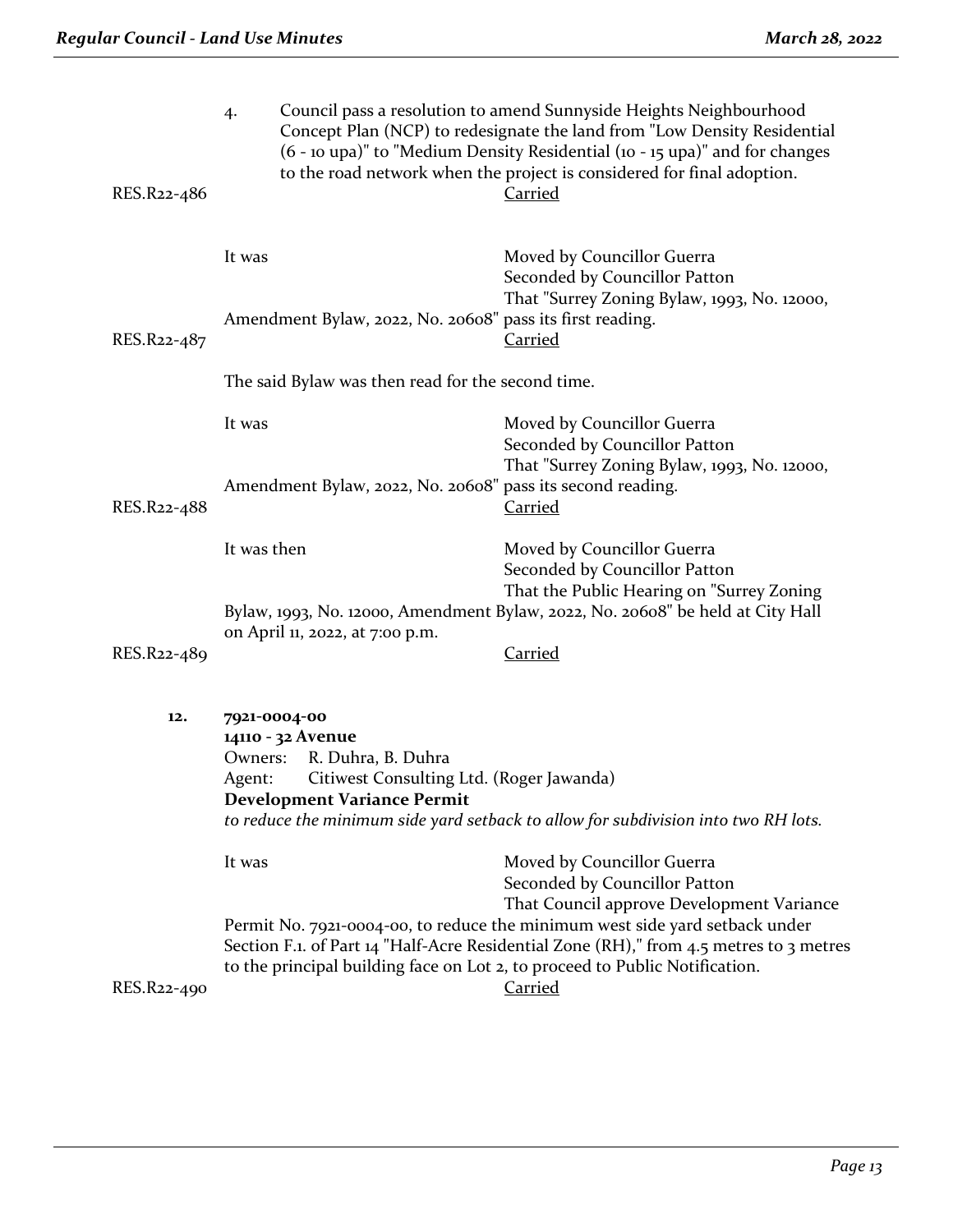**13.** 

| Owner:<br>Agent: | 7920-0068-00<br>19209 - 96 Avenue | 650273 Alberta Limited, Inc.<br>Aplin Martin Consultants Ltd. (Vipul Chauhan)<br>Rezoning from C-4 to CD (based on CG-2)<br><b>Development Permit</b><br>to permit the development of a gas station and convenience store on the subject site. |
|------------------|-----------------------------------|------------------------------------------------------------------------------------------------------------------------------------------------------------------------------------------------------------------------------------------------|
| It was           |                                   | Moved by Councillor Guerra<br>Seconded by Councillor Patton<br>That:                                                                                                                                                                           |
| 1.               |                                   | A Bylaw be introduced to rezone the subject site from "Local Commercial<br>Zone $(C-4)$ " to "Comprehensive Development Zone $(CD)$ " and a date be set<br>for Public Hearing.                                                                 |
| 2.               |                                   | Council authorize staff to draft Development Permit No. 7920-0068-00<br>including a comprehensive sign design package generally in accordance<br>with the attached drawings (Appendix I).                                                      |
| 3.               |                                   | Council instruct staff to resolve the following issues prior to final adoption:                                                                                                                                                                |
|                  | (a)                               | ensure that all engineering requirements and issues including<br>restrictive covenants, dedications, and rights-of-way where necessary,<br>are addressed to the satisfaction of the General Manager, Engineering;                              |
|                  | (b)                               | submission of a road dedication plan to the satisfaction of the<br>Approving Officer;                                                                                                                                                          |
|                  | (c)                               | Approval from the Ministry of Transportation & Infrastructure;                                                                                                                                                                                 |
|                  | (d)                               | resolution of all urban design issues to the satisfaction of the<br>Planning and Development Department;                                                                                                                                       |
|                  | (e)                               | submission of a finalized landscaping plan and landscaping cost<br>estimate to the specifications and satisfaction of the Planning and<br>Development Department;                                                                              |
|                  | (f)                               | submission of a finalized tree survey and a statement regarding tree<br>preservation to the satisfaction of the City Landscape Architect;                                                                                                      |
|                  | (g)                               | the applicant satisfy the deficiency in tree replacement on the site, to<br>the satisfaction of the Planning and Development Department; and                                                                                                   |
|                  | (h)                               | submission of adequate security of \$75,000 to ensure the installation<br>of the alternative fuel infrastructure, as per City Policy No. O-58, to<br>the satisfaction of the Planning and Development Department.<br>Carried                   |

RES.R22-491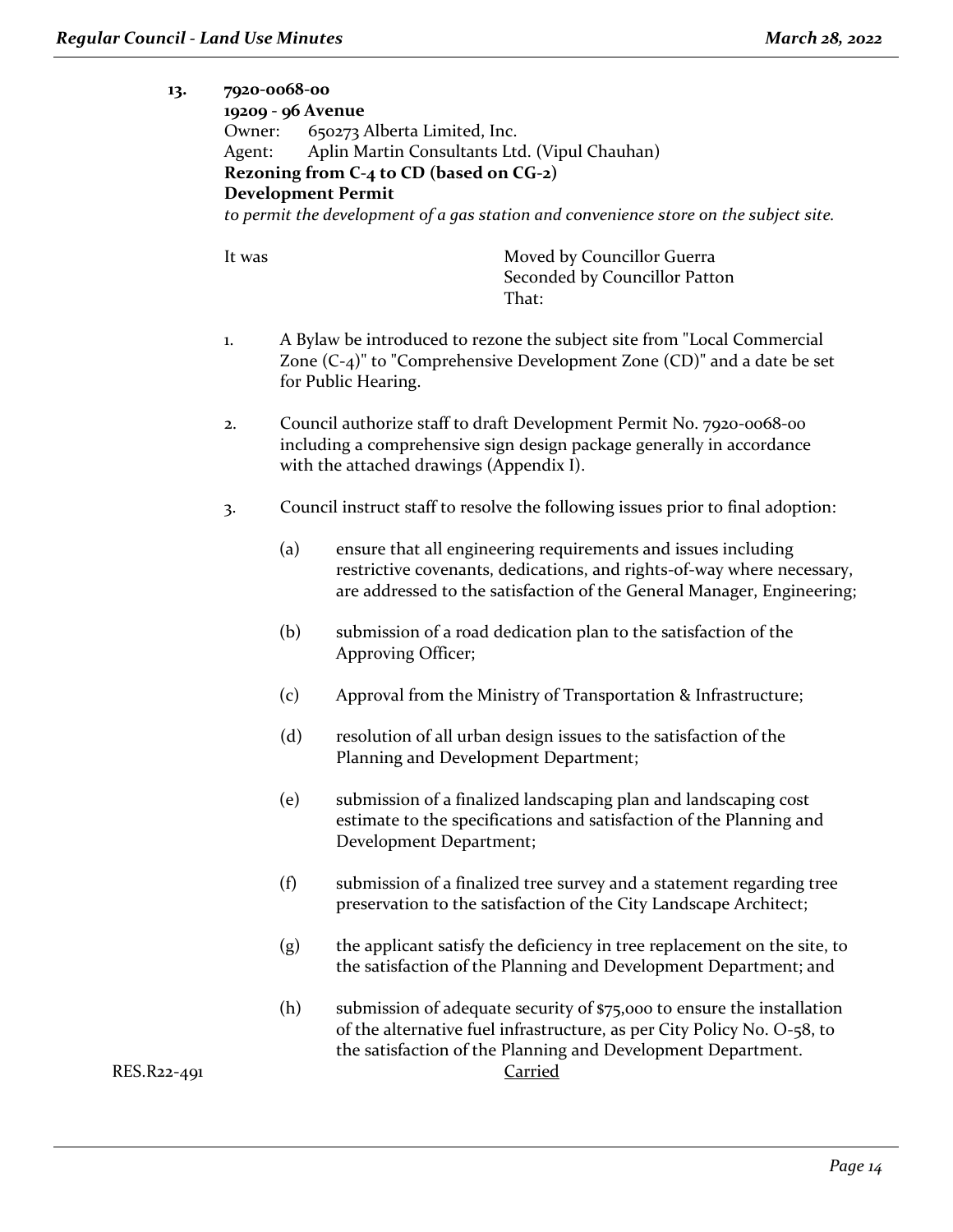|             | It was      |                                                                                                                                                                                                                                      | Moved by Councillor Guerra<br>Seconded by Councillor Patton                                                                                                              |
|-------------|-------------|--------------------------------------------------------------------------------------------------------------------------------------------------------------------------------------------------------------------------------------|--------------------------------------------------------------------------------------------------------------------------------------------------------------------------|
| RES.R22-492 |             | Zone 49 (CD 49), Bylaw, 2022, No. 20609" pass its first reading.                                                                                                                                                                     | That "Surrey Comprehensive Development<br><b>Carried</b>                                                                                                                 |
|             |             | The said Bylaw was then read for the second time.                                                                                                                                                                                    |                                                                                                                                                                          |
|             | It was      |                                                                                                                                                                                                                                      | Moved by Councillor Guerra<br>Seconded by Councillor Patton                                                                                                              |
| RES.R22-493 |             | Zone 49 $(CD_{49})$ , Bylaw, 2022, No. 20609" pass its second reading.                                                                                                                                                               | That "Surrey Comprehensive Development<br><b>Carried</b>                                                                                                                 |
|             | It was then |                                                                                                                                                                                                                                      | Moved by Councillor Guerra<br>Seconded by Councillor Patton<br>That the Public Hearing on "Surrey                                                                        |
| RES.R22-494 |             | City Hall on April 11, 2022, at 7:00 p.m.                                                                                                                                                                                            | Comprehensive Development Zone 49 (CD 49), Bylaw, 2022, No. 20609" be held at<br><b>Carried</b>                                                                          |
| 14.         | Agent:      | 7921-0318-00<br>3888 - 155 Street<br>Owners: G. Grewal, C. Grewal<br>NCP Amendment from "Suburban 1/2 Acre Residential" to<br>"Suburban 1/4 Acre Residential"<br><b>Rezoning from RH to RQ</b><br><b>Development Variance Permit</b> | Coastland Engineering and Surveying Ltd. (Mike Helle)                                                                                                                    |
|             |             |                                                                                                                                                                                                                                      | to reduce the lot width from 24 metres to 23 metres and to allow for subdivision into two lots.                                                                          |
|             | It was      |                                                                                                                                                                                                                                      | Moved by Councillor Guerra<br>Seconded by Councillor Patton<br>That:                                                                                                     |
|             | 1.          |                                                                                                                                                                                                                                      | A Bylaw be introduced to rezone the subject site from "Half-Acre Residential Zone<br>(RH)" to "Quarter Acre Residential Zone (RQ)" and a date be set for Public Hearing. |
|             | 2.          | (RQ)," to proceed to Public Notification:                                                                                                                                                                                            | Council approve Development Variance Permit No. 7921-0318-00, varying<br>the following under Section K.2. of Part 15C "Quarter-Acre Residential Zone                     |
|             |             | (a)<br>23 metres for proposed Lot A & B.                                                                                                                                                                                             | to reduce the minimum lot width of the RQ Zone from 24 metres to                                                                                                         |
|             | 3.          |                                                                                                                                                                                                                                      | Council instruct staff to resolve the following issues prior to final adoption:                                                                                          |
|             |             | (a)                                                                                                                                                                                                                                  | ensure that all engineering requirements and issues including                                                                                                            |

restrictive covenants, dedications, and rights-of-way where necessary, are addressed to the satisfaction of the General Manager, Engineering;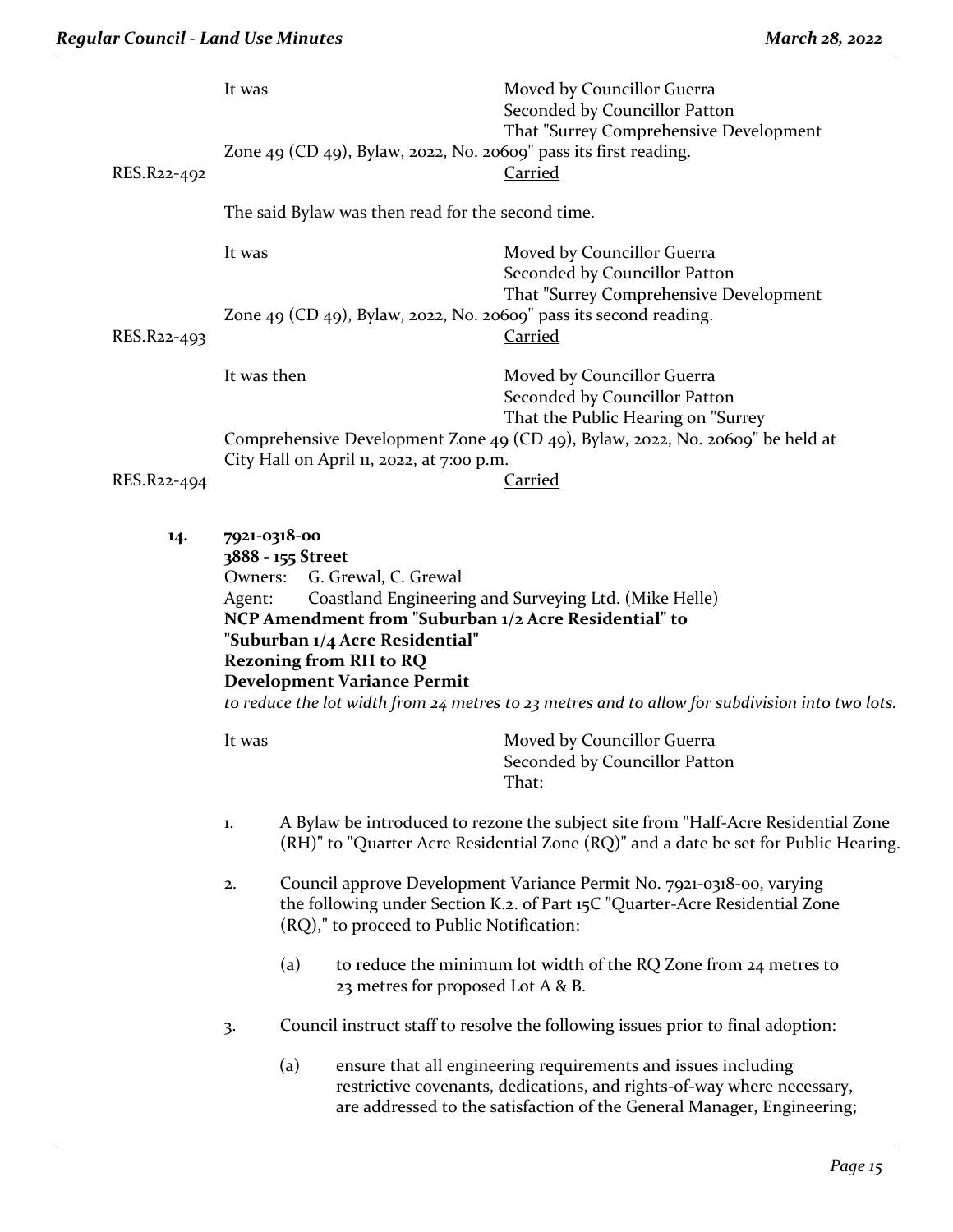|             |             | (b) | Approving Officer;                                        | submission of a subdivision layout to the satisfaction of the                                                                                                                                                                                                                                                            |
|-------------|-------------|-----|-----------------------------------------------------------|--------------------------------------------------------------------------------------------------------------------------------------------------------------------------------------------------------------------------------------------------------------------------------------------------------------------------|
|             |             | (c) |                                                           | submission of a finalized tree survey and a statement regarding tree<br>preservation to the satisfaction of the City Landscape Architect;                                                                                                                                                                                |
|             |             | (d) |                                                           | the applicant provide a density bonus amenity contribution<br>consistent with the Tier 2 Capital Projects CACs in support of the<br>requested increased density, to the satisfaction of the General<br>Manager, Planning and Development Department;                                                                     |
|             |             | (e) | Family Residential projects); and                         | the applicant adequately address the City's needs with respect to the<br>City's Affordable Housing Strategy, to the satisfaction of the<br>General Manager, Planning & Development Services (use for Single                                                                                                              |
|             |             | (f) |                                                           | finalized spatial separation report to the satisfaction of the Building Division.                                                                                                                                                                                                                                        |
| RES.R22-495 | 4.          |     |                                                           | Council pass a resolution to amend the Rosemary Heights Central<br>Neighbourhood Concept Plan (NCP) to re-designate the subject property<br>from "Suburban 1/2 Acre Residential" to "Suburban 1/4 Acre Residential" as<br>illustrated in Appendix V when the project is considered for final adoption.<br><b>Carried</b> |
|             | It was      |     |                                                           | Moved by Councillor Guerra<br>Seconded by Councillor Patton<br>That "Surrey Zoning Bylaw, 1993, No. 12000,                                                                                                                                                                                                               |
| RES.R22-496 |             |     | Amendment Bylaw, 2022, No. 20610" pass its first reading. | <b>Carried</b>                                                                                                                                                                                                                                                                                                           |
|             |             |     | The said Bylaw was then read for the second time.         |                                                                                                                                                                                                                                                                                                                          |
|             | It was      |     |                                                           | Moved by Councillor Guerra<br>Seconded by Councillor Patton                                                                                                                                                                                                                                                              |
| RES.R22-497 |             |     |                                                           | That "Surrey Zoning Bylaw, 1993, No. 12000,<br>Amendment Bylaw, 2022, No. 20610" pass its second reading.<br><b>Carried</b>                                                                                                                                                                                              |
|             | It was then |     |                                                           | Moved by Councillor Guerra<br>Seconded by Councillor Patton                                                                                                                                                                                                                                                              |
|             |             |     |                                                           | That the Public Hearing on "Surrey Zoning<br>Bylaw, 1993, No. 12000, Amendment Bylaw, 2022, No. 20610" be held at City Hall                                                                                                                                                                                              |
| RES.R22-498 |             |     | on April 11, 2022, at 7:00 p.m.                           | <b>Carried</b>                                                                                                                                                                                                                                                                                                           |

# **C. ADDITIONAL PLANNING COMMENTS**

This section had no items to consider.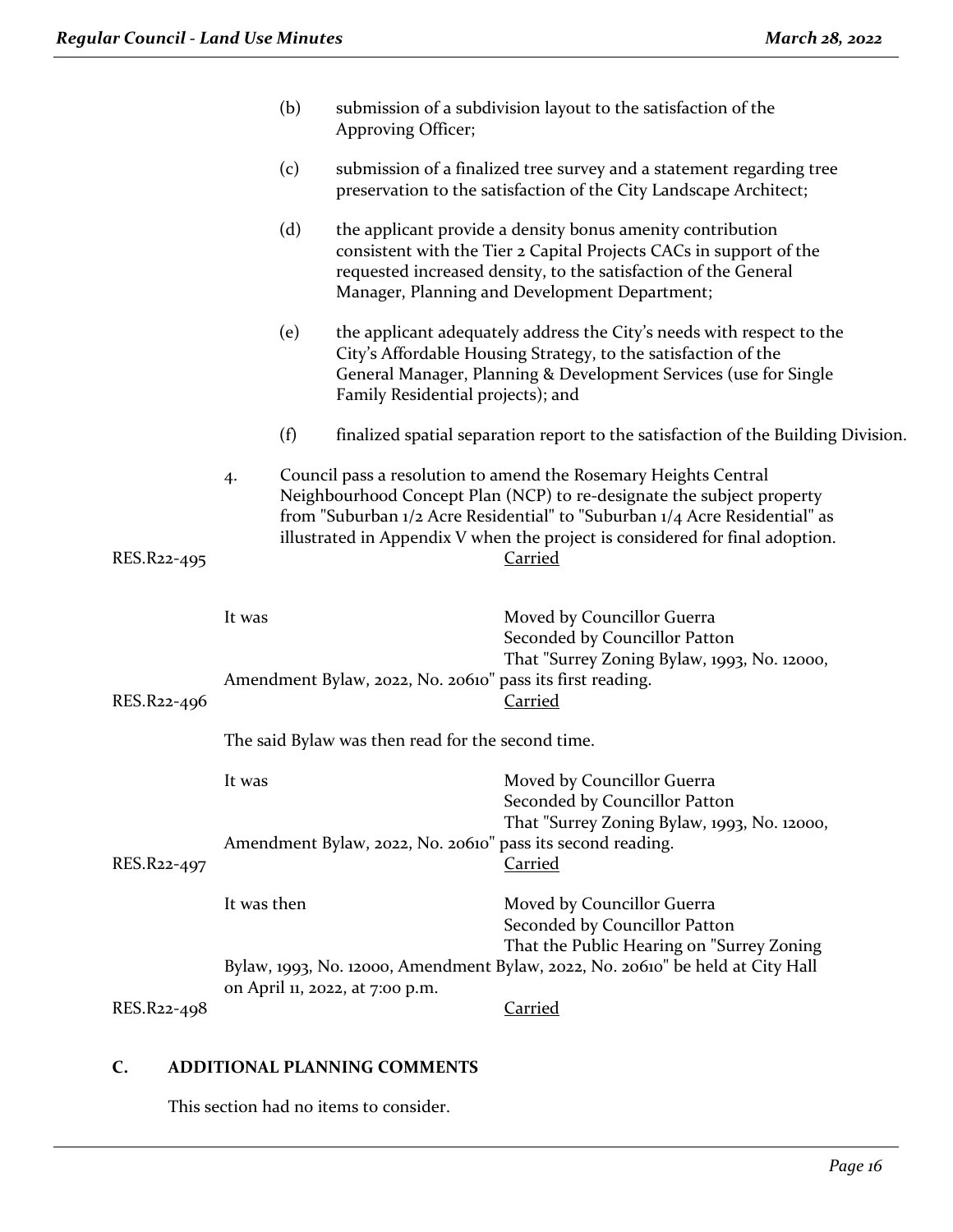#### **D. ITEMS REFERRED BACK**

| ı. | 7917-0301-00 |                                                                    |
|----|--------------|--------------------------------------------------------------------|
|    |              | 16483 and 16487 - 89 Avenue                                        |
|    |              | Owner: 1283653 B.C. Ltd.                                           |
|    |              | Director Information: Anju Bala Batta                              |
|    |              | No Officer Information Filed.                                      |
|    |              | Agent: Hub Engineering Inc. (Mike Kompter)                         |
|    |              | OCP Amendment for a portion of the site from "Suburban" to "Urban" |
|    |              | Rezoning a portion of the site from A-1 and RH-G to CD             |
|    |              | <b>Development Permit</b>                                          |

*to permit the development of 117 townhouse units and the conveyance of the riparian protection area to the City.*

It was Moved by Councillor Guerra Seconded by Councillor Patton That:

- 1. A Bylaw be introduced to amend the Official Community Plan (OCP) Figure 3: General Land Use Designations for a portion of the subject site shown as Block A on the attached Survey Plan (Appendix I), from "Suburban" to "Urban" and a date for Public Hearing be set.
- 2. Council determine the opportunities for consultation with persons, organizations and authorities that are considered to be affected by the proposed amendment to the Official Community Plan, as described in the Report, to be appropriate to meet the requirement of Section 475 of the Local Government Act.
- 3. A Bylaw be introduced to rezone a portion of the subject site shown as Block A on the attached Survey Plan (Appendix I), from "General Agriculture Zone (A-1)" and "Half-Acre Residential Gross Density Zone (RH-G)" to "Comprehensive Development Zone (CD)" and a date be set for Public Hearing.
- 4. Council authorize staff to draft Development Permit No.7917-0301-00 generally in accordance with the attached drawings (Appendix I), the finalized Geotechnical Report, and finalized Ecosystem Development Plan**.**
- 5. Council instruct staff to resolve the following issues prior to final adoption:
	- (a) ensure that all engineering requirements and issues including restrictive covenants, dedications, and rights-of-way where necessary, are addressed to the satisfaction of the General Manager, Engineering;
	- (b) submission of a subdivision plan to the satisfaction of the Approving Officer;
	- (c) resolution of all urban design issues to the satisfaction of the Planning and Development Department;
	- (d) submission of a finalized landscaping plan and landscaping cost estimate to the specifications and satisfaction of the Planning and Development Department;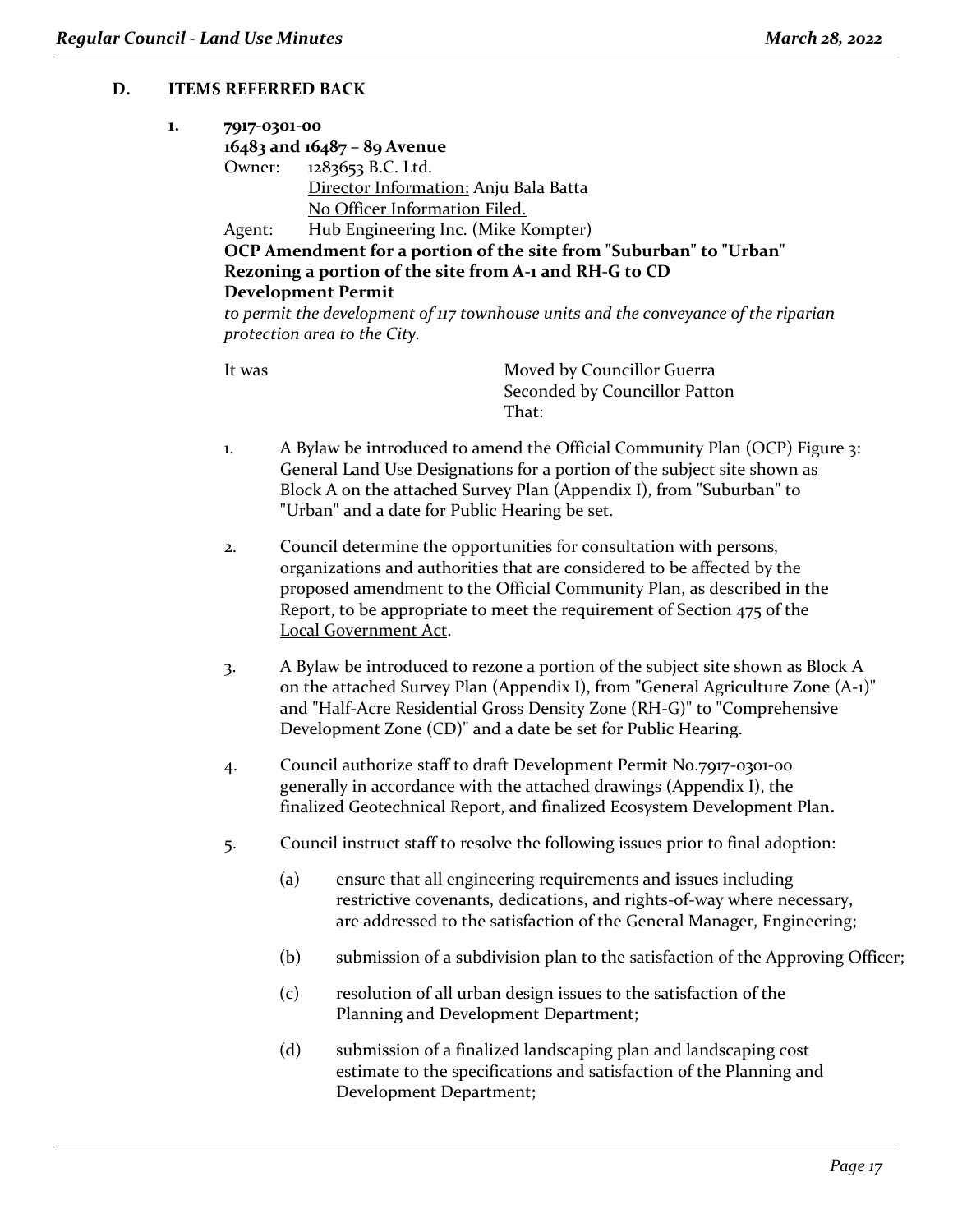- (e) submission of a finalized tree survey and a statement regarding tree preservation to the satisfaction of the City Landscape Architect;
- (f) the applicant satisfy the deficiency in tree replacement on the site, to the satisfaction of the Planning and Development Department;
- (g) submission of a design for the pedestrian path from the southern portion of the Godwin Farm Biodiversity Preserve to 89 Avenue through the subject property to the satisfaction of the General Manager, Parks, Recreation and Culture along with registration of a right-of-way for public rights-of-passage;
- (h) submission of a finalized Ecosystem Development Plan to the satisfaction of City staff;
- (i) conveyance of proposed Lot B, the riparian protection area, at no cost, to the City;
- (j) registration of a combined Statutory Right-of-Way / Section 219 Restrictive Covenant over the designated Streamside Protection Area along the eastern edge of the site for both "No Build" and conveyance access;
- (k) submission of a finalized Geotechnical Report to the satisfaction of City staff along with registration of a Section 219 Restrictive Covenant that requires the owner to develop the site in accordance with the conditions of the Geotechnical Report;
- (l) the applicant provide a density bonus amenity contribution consistent with the Tier 2 Capital Projects CACs in support of the requested increased density, as applicable, to the satisfaction of the General Manager, Planning and Development Department;
- (m) registration of a Section 219 Restrictive Covenant to adequately address the City's needs with respect to public art, to the satisfaction of the General Manager, Parks, Recreation and Culture and with respect to Tier 1 Capital Project CACs, to the satisfaction of the General Manager, Planning & Development Services;
- (n) registration of a Section 219 Restrictive Covenant for installation and maintenance of the Agricultural Land Reserve landscape buffer;
- (o) registration of a Section 219 Restrictive Covenant advising future homeowners of the potential farm operations of the adjacent agricultural lands;
- (p) the applicant dedicate the existing 9-metre-wide panhandle portion of the site to the City as road and provide a financial contribution to the City in the amount of \$600,000.00 to cover the cost of ultimate road construction and interim maintenance costs.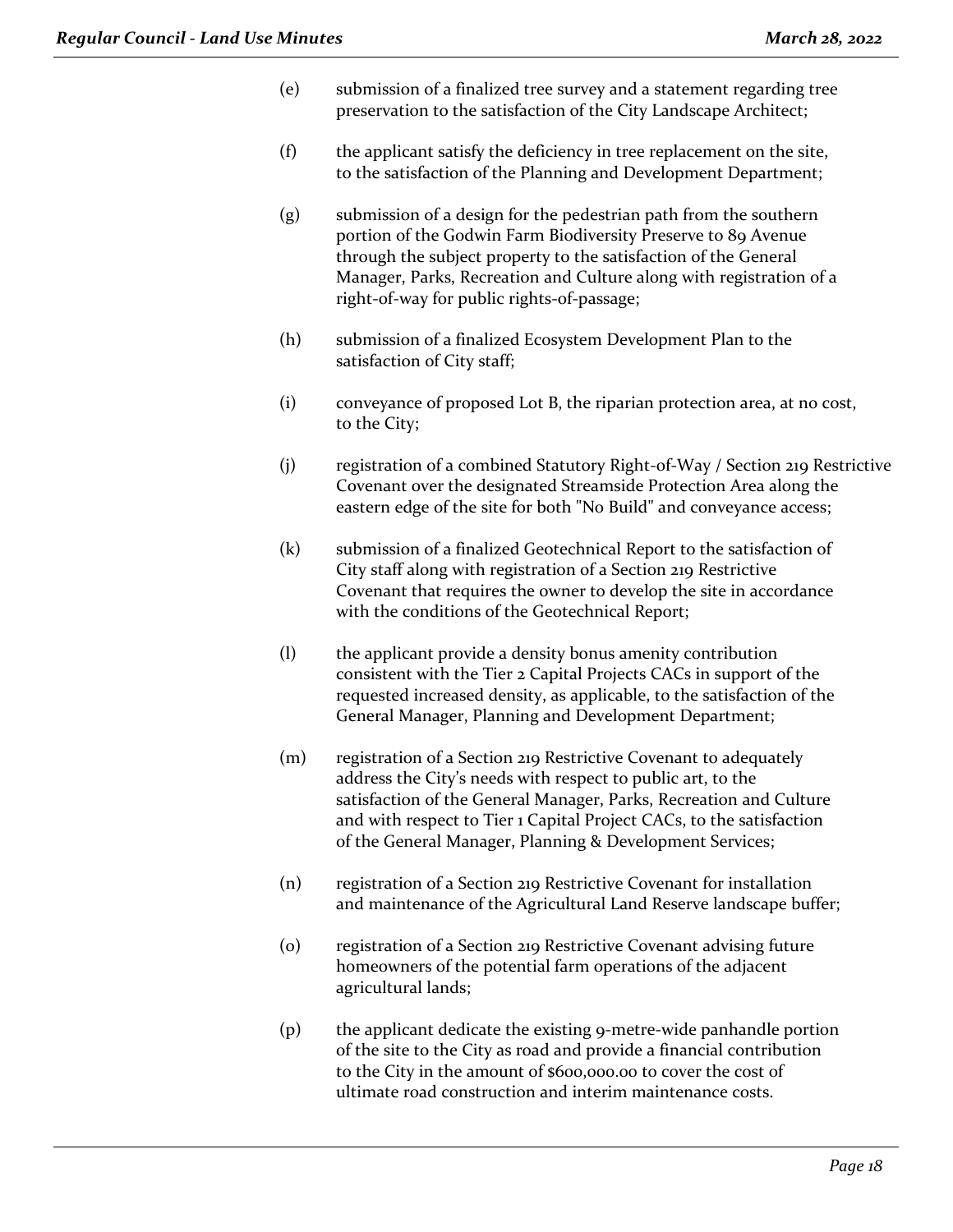|             | 6.                                                | of the Fleetwood Plan.                                           | Council pass a resolution to designate a portion of the subject site shown as<br>Block A on the attached Survey Plan (Appendix I), as "Townhouse" in the<br>Fleetwood Plan if this application proceeds for final adoption prior to Stage 2 |
|-------------|---------------------------------------------------|------------------------------------------------------------------|---------------------------------------------------------------------------------------------------------------------------------------------------------------------------------------------------------------------------------------------|
|             | An amendment was                                  | recommendation $5(p)$ be removed from consideration.             | Moved by Councillor Guerra<br>Seconded by Councillor Patton<br>That the requirement listed under                                                                                                                                            |
|             |                                                   |                                                                  | amendment motion Carried<br>With Councillors Annis and Locke opposed.                                                                                                                                                                       |
| RES.R22-499 |                                                   |                                                                  | main motion, as amended, Carried<br>With Councillors Annis and Locke opposed.                                                                                                                                                               |
|             | It was                                            |                                                                  | Moved by Councillor Guerra<br>Seconded by Councillor Patton<br>That "Surrey Official Community Plan Bylaw,                                                                                                                                  |
| RES.R22-500 |                                                   |                                                                  | 2013, No. 18020, Amendment Bylaw, 2022, No. 20611" pass its first reading.<br><b>Carried</b><br>With Councillors Annis and Locke opposed.                                                                                                   |
|             | The said Bylaw was then read for the second time. |                                                                  |                                                                                                                                                                                                                                             |
|             | It was                                            |                                                                  | Moved by Councillor Guerra<br>Seconded by Councillor Patton<br>That "Surrey Official Community Plan Bylaw,                                                                                                                                  |
| RES.R22-501 |                                                   |                                                                  | 2013, No. 18020, Amendment Bylaw, 2022, No. 20611" pass its second reading.<br><b>Carried</b><br>With Councillors Annis and Locke opposed.                                                                                                  |
|             | It was then                                       |                                                                  | Moved by Councillor Guerra<br>Seconded by Councillor Patton<br>That the Public Hearing on "Surrey Official                                                                                                                                  |
| RES.R22-502 |                                                   | held at City Hall on April 11, 2022, at 7:00 p.m.                | Community Plan Bylaw, 2013, No. 18020, Amendment Bylaw, 2022, No. 20611" be<br><b>Carried</b><br>With Councillors Annis and Locke opposed.                                                                                                  |
|             | It was                                            |                                                                  | Moved by Councillor Guerra<br>Seconded by Councillor Patton<br>That "Surrey Comprehensive Development                                                                                                                                       |
| RES.R22-503 |                                                   | Zone 51 (CD 51), Bylaw, 2022, No. 20612" pass its first reading. | <b>Carried</b><br>With Councillors Annis and Locke opposed.                                                                                                                                                                                 |

The said Bylaw was then read for the second time.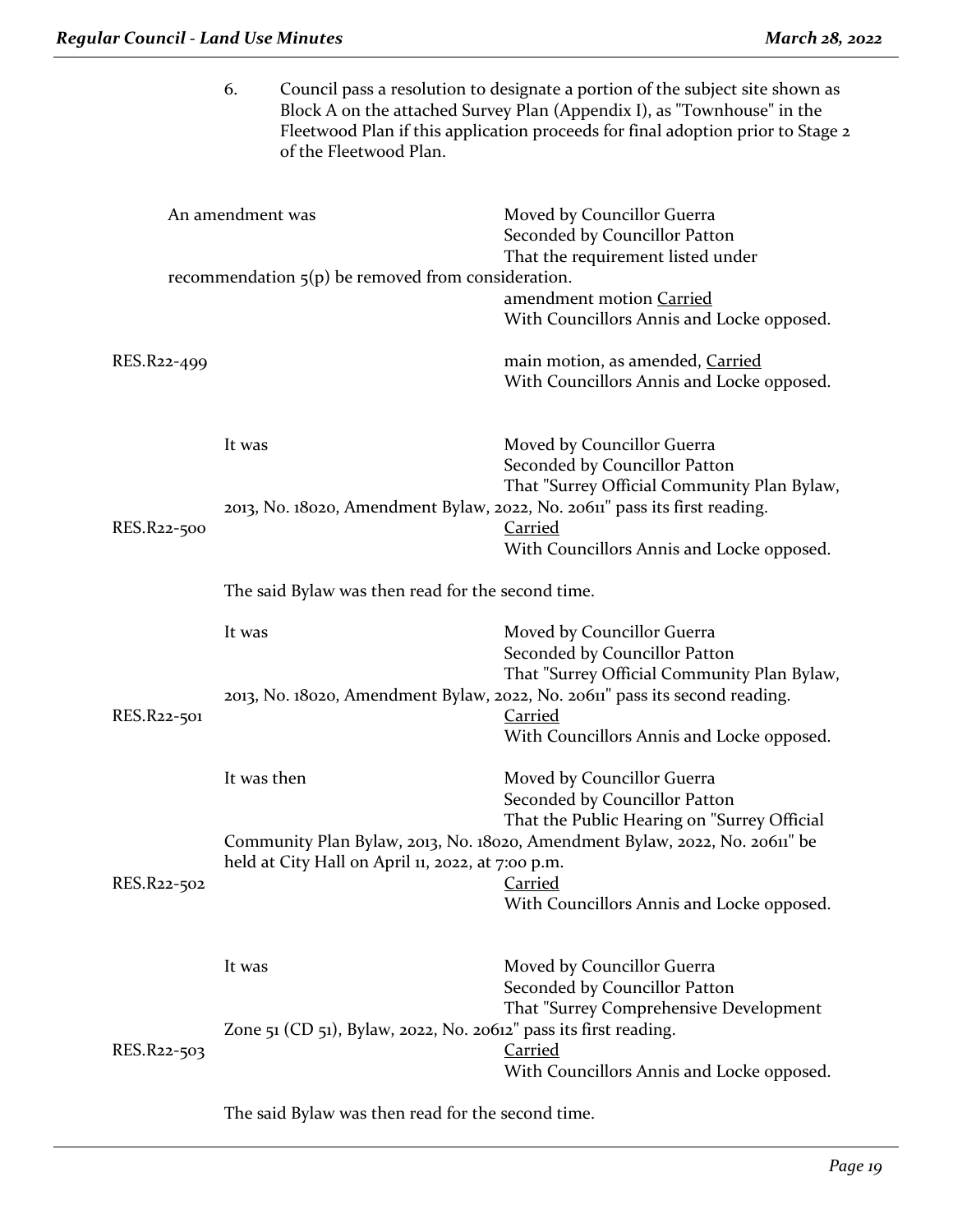|             | It was                                                            | Moved by Councillor Guerra<br>Seconded by Councillor Patton                   |
|-------------|-------------------------------------------------------------------|-------------------------------------------------------------------------------|
|             |                                                                   | That "Surrey Comprehensive Development                                        |
|             | Zone 51 (CD 51), Bylaw, 2022, No. 20612" pass its second reading. |                                                                               |
| RES.R22-504 |                                                                   | Carried                                                                       |
|             |                                                                   | With Councillors Annis and Locke opposed.                                     |
|             |                                                                   |                                                                               |
|             | It was then                                                       | Moved by Councillor Guerra                                                    |
|             |                                                                   | Seconded by Councillor Patton                                                 |
|             |                                                                   | That the Public Hearing on "Surrey                                            |
|             |                                                                   | Comprehensive Development Zone 51 (CD 51), Bylaw, 2022, No. 20612" be held at |
|             | City Hall on April 11, 2022, at 7:00 p.m.                         |                                                                               |
| RES.R22-505 |                                                                   | Carried                                                                       |
|             |                                                                   | With Councillors Annis and Locke opposed.                                     |

## **E. CORPORATE REPORTS**

This section had no items to consider.

### **F. CORRESPONDENCE**

This section had no items to consider.

#### **G. NOTICE OF MOTION**

This section had no items to consider.

#### **H. BYLAWS AND PERMITS**

#### **BYLAWS**

| 1.          | "Surrey Zoning Bylaw, 1993, No. 12000, Amendment Bylaw, 2019, No. 19802"<br>7918-0301-00<br>Owner: S. Rangi, B. Rangi and 1169398 B.C. Ltd.<br>(Director Information Talwinder Singh Sudan)<br>Agent: Ecora (David Drummond)<br>RF to CD – $5738$ – $172$ Street - to subdivide into two single family lots.<br>Note: Change of Owner and Agent<br>Council direction received April 1, 2019 |                                                                                                            |
|-------------|---------------------------------------------------------------------------------------------------------------------------------------------------------------------------------------------------------------------------------------------------------------------------------------------------------------------------------------------------------------------------------------------|------------------------------------------------------------------------------------------------------------|
|             |                                                                                                                                                                                                                                                                                                                                                                                             |                                                                                                            |
|             |                                                                                                                                                                                                                                                                                                                                                                                             |                                                                                                            |
|             | It was                                                                                                                                                                                                                                                                                                                                                                                      | Moved by Councillor Guerra<br>Seconded by Councillor Patton<br>That "Surrey Zoning Bylaw, 1993, No. 12000, |
| RES.R22-506 | Amendment Bylaw, 2019, No. 19802" be finally adopted.                                                                                                                                                                                                                                                                                                                                       | Carried                                                                                                    |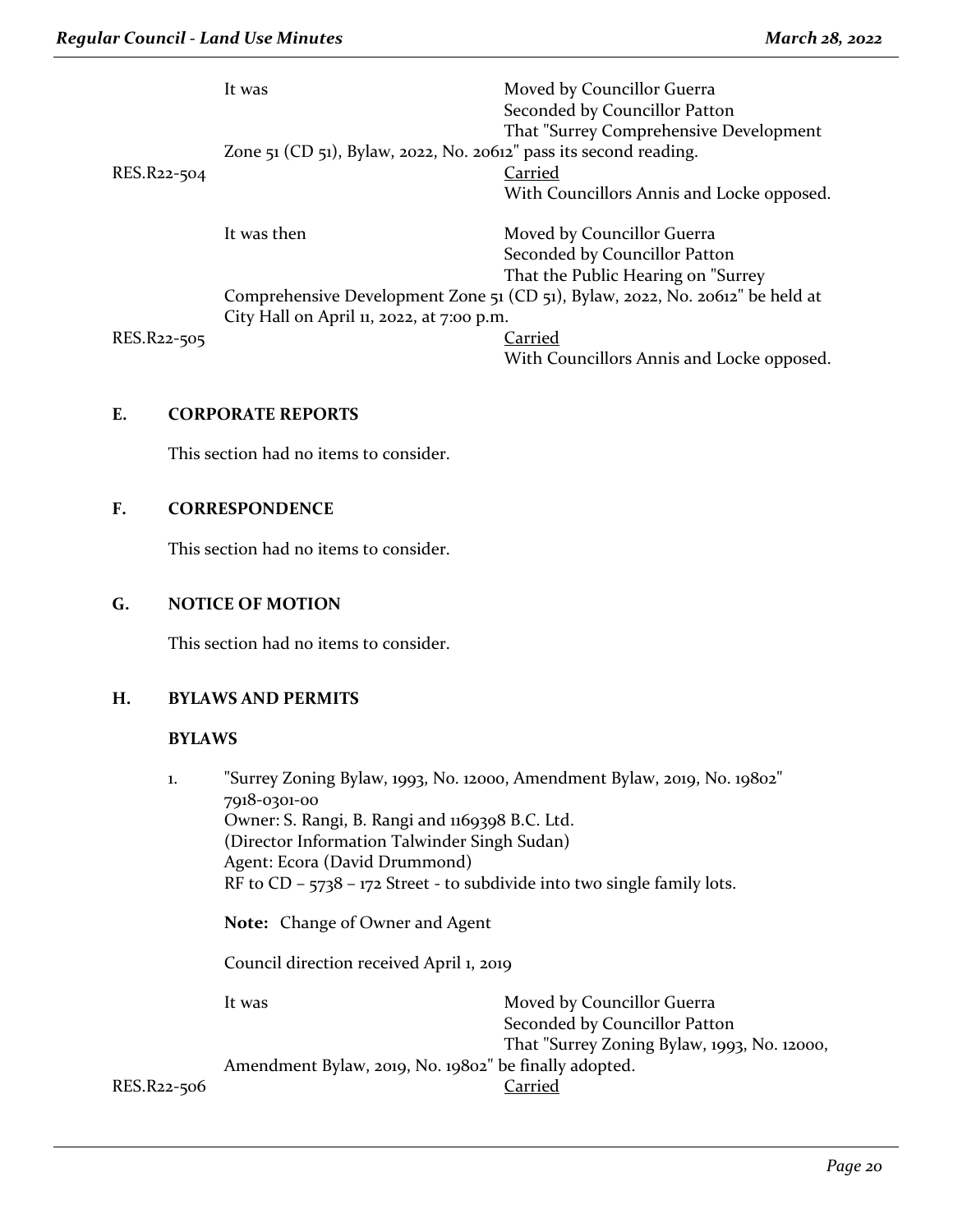2. "Surrey Zoning Bylaw, 1993, No. 12000, Amendment Bylaw, 2020, No. 20159" 7920-0037-00 Owner: L. Brar, S. Brar, J. Brar, K. Brar; N. Dhillon and K. Dhillon Agent: Coastland Engineering and Surveying Ltd. (Mike Helle) A-1 to RQ - 5289 ‐ 188 Street – to subdivide the property into three suburban residential lots in a panhandle configuration. **Note:** Change of Owner Council direction received September 14, 2020 It was Moved by Councillor Guerra Seconded by Councillor Patton

That "Surrey Zoning Bylaw, 1993, No. 12000, Amendment Bylaw, 2020, No. 20159" be finally adopted. RES.R22-507 Carried

#### **BYLAWS WITH PERMITS**

| 3.          | "Surrey Zoning Bylaw, 1993, No. 12000, Amendment Bylaw, 2019, No. 19846"<br>7918-0281-00<br>Owner: 10472 Scott Road Investments Ltd.<br>Agent: KL Tech Engineering Ltd. (Curtis Gray)<br>IL-1 to CHI - 10472 Scott Road - to develop a future two-storey multi-tenant<br>warehouse building. |                                                                                                         |
|-------------|----------------------------------------------------------------------------------------------------------------------------------------------------------------------------------------------------------------------------------------------------------------------------------------------|---------------------------------------------------------------------------------------------------------|
|             | Council direction received May 27, 2019                                                                                                                                                                                                                                                      |                                                                                                         |
|             | It was                                                                                                                                                                                                                                                                                       | Moved by Councillor Guerra<br>Seconded by Councillor Patton<br>That Council amend the South Westminster |
|             | Park" to "Highway Commercial".                                                                                                                                                                                                                                                               | Neighbourhood Concept Plan to redesignate a portion of the site from "Business"                         |
| RES.R22-508 |                                                                                                                                                                                                                                                                                              | Carried                                                                                                 |
|             | It was                                                                                                                                                                                                                                                                                       | Moved by Councillor Guerra<br>Seconded by Councillor Patton                                             |
| RES.R22-509 | Amendment Bylaw, 2019, No. 19846" be finally adopted.                                                                                                                                                                                                                                        | That "Surrey Zoning Bylaw, 1993, No. 12000,<br><b>Carried</b>                                           |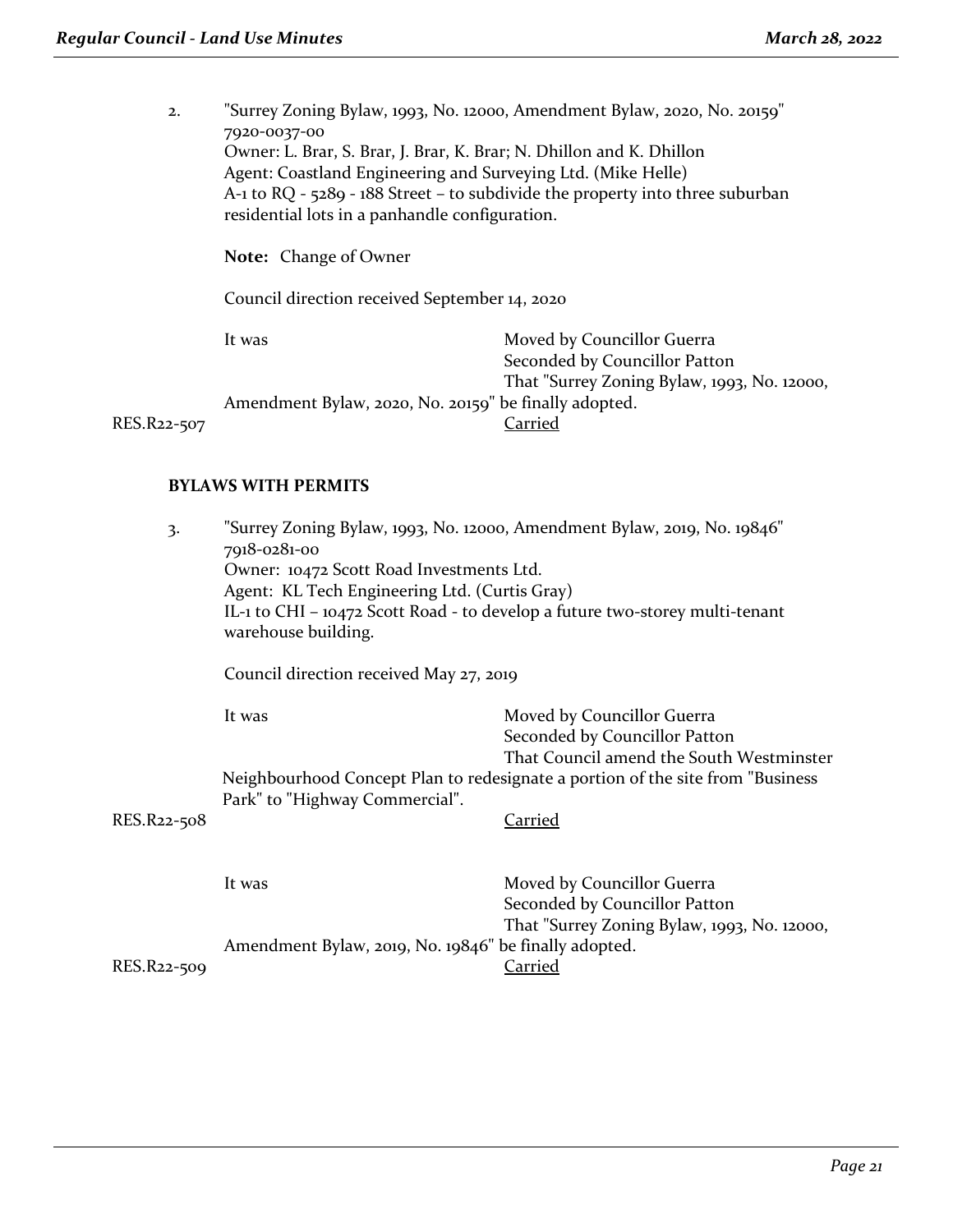|             | General Development Permit No. 7918-0281-00<br>10472 Scott Road – to issue a General Development Permit for Form and Character<br>and Hazard Lands (Flood Prone Areas).                                                                                                                                                                       |                                                                                                         |  |
|-------------|-----------------------------------------------------------------------------------------------------------------------------------------------------------------------------------------------------------------------------------------------------------------------------------------------------------------------------------------------|---------------------------------------------------------------------------------------------------------|--|
|             | Council authorized to draft November 8, 2021                                                                                                                                                                                                                                                                                                  |                                                                                                         |  |
|             | It was                                                                                                                                                                                                                                                                                                                                        | Moved by Councillor Guerra<br>Seconded by Councillor Patton<br>That Council authorize the issuance of   |  |
| RES.R22-510 | General Development Permit No. 7918-0281-00.                                                                                                                                                                                                                                                                                                  | <b>Carried</b>                                                                                          |  |
| 4.          | "Surrey Official Community Plan Bylaw, 2013, No. 18020, Amendment Bylaw, 2020,<br>No. 20170"<br>7919-0319-00<br>Owner: 1112374 B.C. Ltd. (Director Information: Amarjit Kang)<br>Agent: Citiwest Consulting Ltd. (Donni Chanyungco)<br>To redesignate the property located at 17444, 17456, and 17468 - 100 Avenue from<br>Suburban to Urban. |                                                                                                         |  |
|             |                                                                                                                                                                                                                                                                                                                                               |                                                                                                         |  |
|             | Council direction received September 14, 2020                                                                                                                                                                                                                                                                                                 |                                                                                                         |  |
|             | It was                                                                                                                                                                                                                                                                                                                                        | Moved by Councillor Guerra<br>Seconded by Councillor Patton<br>That Council amend the Abbey Ridge Local |  |
| RES.R22-511 | Area Plan to redesignate a portion of the subject site from "Low Density<br>Townhouse 12-15 UPA Gross" to "Townhouse 15-20 UPA Gross".                                                                                                                                                                                                        | <b>Carried</b>                                                                                          |  |
|             | It was                                                                                                                                                                                                                                                                                                                                        | Moved by Councillor Guerra<br>Seconded by Councillor Patton                                             |  |
| RES.R22-512 | 2013, No. 18020, Amendment Bylaw, 2020, No. 20170" be finally adopted.                                                                                                                                                                                                                                                                        | That "Surrey Official Community Plan Bylaw,<br><b>Carried</b>                                           |  |
|             | "Surrey Zoning Bylaw, 1993, No. 12000, Amendment Bylaw, 2020, No. 20171"<br>RA to CD - 17444, 17456, and 17468 - 100 Avenue - to permit the development of<br>39 townhouse units.                                                                                                                                                             |                                                                                                         |  |
|             | Council direction received September 14, 2020                                                                                                                                                                                                                                                                                                 |                                                                                                         |  |
|             | It was                                                                                                                                                                                                                                                                                                                                        | Moved by Councillor Guerra<br>Seconded by Councillor Patton                                             |  |
| RES.R22-513 | Amendment Bylaw, 2020, No. 20171" be finally adopted.                                                                                                                                                                                                                                                                                         | That "Surrey Zoning Bylaw, 1993, No. 12000,<br><b>Carried</b>                                           |  |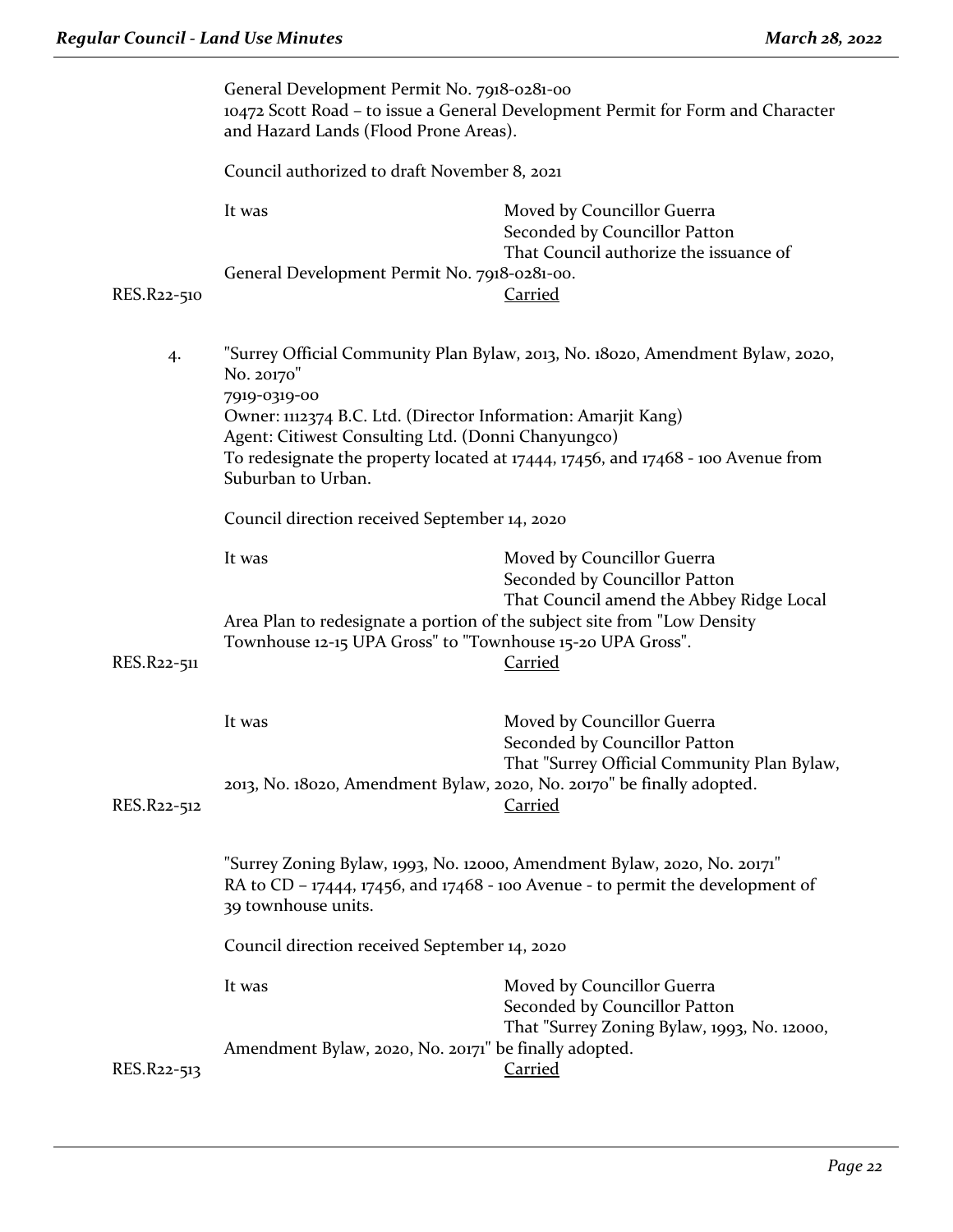Development Permit No. 7919-0319-00 17444, 17456, and 17468 ‐ 100 Avenue – to issue a Development Permit for Form Character and Sensitive Ecosystems.

Council authorized to draft September 14, 2020

It was **Moved by Councillor Guerra** Seconded by Councillor Patton That Council authorize the issuance of

Development Permit No. 7919-0319-00.

RES.R22-514 Carried

#### **PERMITS - APPROVALS**

5. Development Variance Permit No. 7921-0215-00 Owner: R. Batth

Agent: K. Singh

13890 - 92 Avenue - to reduce the minimum front (north) yard setback from 7.5 metres to 6.1 metres to the foundation of the front deck; reduce the minimum front (north) yard setback from 7.5 metres to 6.2 metres to the principal building face; reduce the minimum rear (south) yard setback from 7.5 metres to 6.1 metres to the principal building face; reduce the minimum (west) side yard setback from 1.8 metres to 1.5 metres to the principal building face; and reduce the minimum (east) side yard on flanking street setback from 3.6 metres to 3.4 metres to the principal building face. These variances will allow the applicant to construct a single family dwelling facing towards 92 Avenue, consistent with existing houses along this section of 92 Avenue.

Council supported March 7, 2022

| It was                                        | Moved by Councillor Guerra             |
|-----------------------------------------------|----------------------------------------|
|                                               | Seconded by Councillor Patton          |
|                                               | That Council authorize the issuance of |
| Development Variance Permit No. 7921-0215-00. |                                        |
|                                               | Carried                                |

RES.R<sub>22-515</sub>

6. Development Variance Permit No. 7918-0093-00 Owner: 1298837 B.C. Ltd. (Director Information: Pritam Mudhar, Sundeep Mudhar, Aveent Mudhar, Manjit Mudhar and Jaspal Mudhar) Agent: McElhanney Consulting Services Ltd. (Clover Mei) 11813 River Road - to reduce the minimum lot width and side yard setbacks for principal buildings on proposed Lots 1 and 2 in order to allow for a two-lot subdivision that will maximize the buildable floor area of a new single family dwelling on proposed Lots 1 and 2.

**Note:** Change of Owner

Council supported May 13, 2019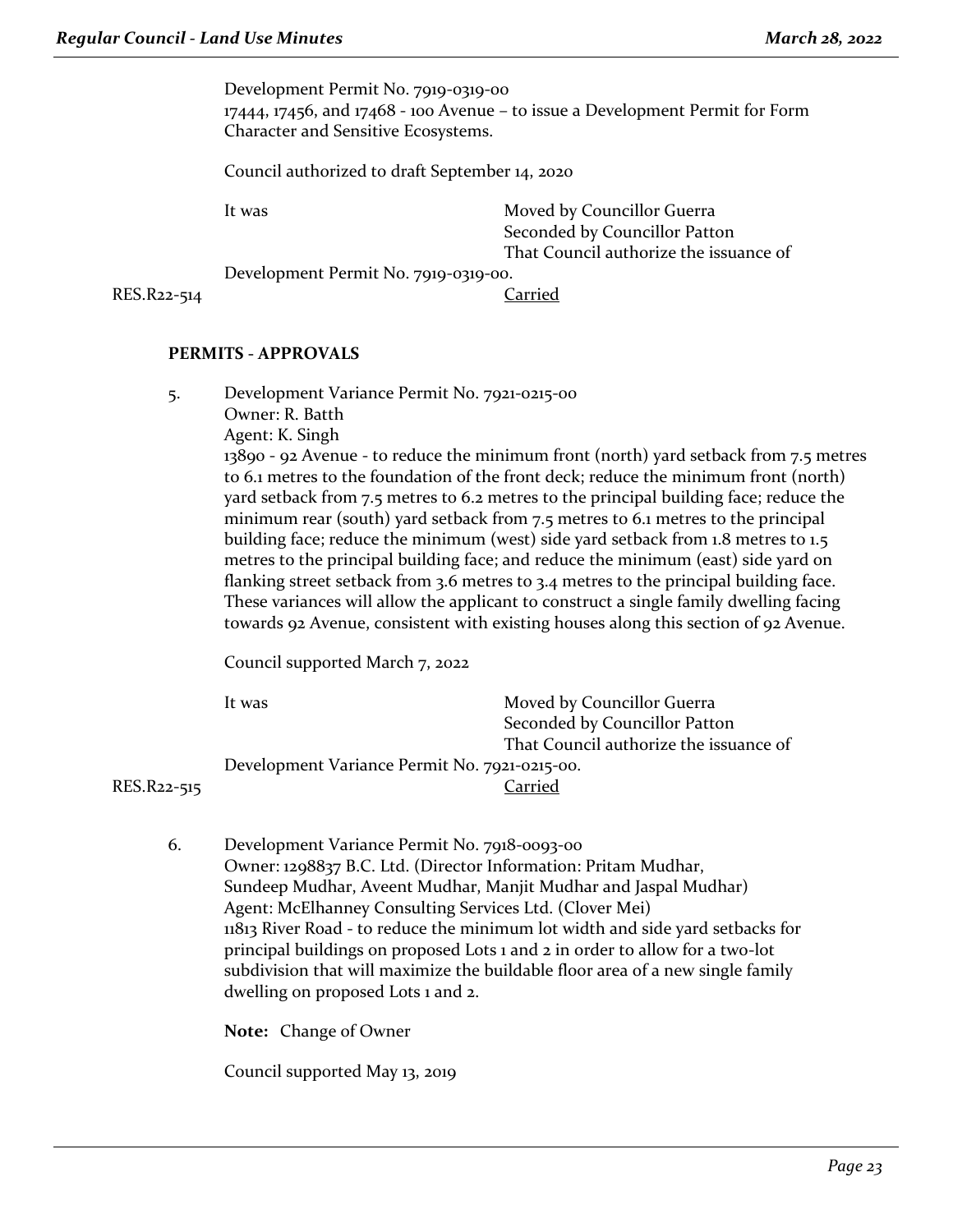| RES.R22-516 | It was<br>Development Variance Permit No. 7918-0093-00.                                                                                                                                                                                                                                                                                                                                                                                                                                                                                                                                                                                                                                                                                                                                                                                                                                                                                                     | Moved by Councillor Guerra<br>Seconded by Councillor Patton<br>That Council authorize the issuance of<br><u>Carried</u> |  |
|-------------|-------------------------------------------------------------------------------------------------------------------------------------------------------------------------------------------------------------------------------------------------------------------------------------------------------------------------------------------------------------------------------------------------------------------------------------------------------------------------------------------------------------------------------------------------------------------------------------------------------------------------------------------------------------------------------------------------------------------------------------------------------------------------------------------------------------------------------------------------------------------------------------------------------------------------------------------------------------|-------------------------------------------------------------------------------------------------------------------------|--|
| 7.          | Development Variance Permit No. 7916-0194-01<br>Owner: 18 Holdings Ltd.<br>Agent: Westridge Engineering & Consulting Ltd. (Dharam (Dave) Kajal)<br>8951 - 156 Street - to reduce the minimum lot depth from 28 metres to 27 metres<br>for proposed Lot 1, and to 24 metres for proposed Lot 2; to reduce the minimum<br>front yard setback on the remaining 50% of the principal building width on the<br>south side from 7.5 metres to 3.7 metres for proposed Lot 2; to reduce the<br>minimum rear yard setback to the principal building face from 7.5 metres to 4.5<br>metres for proposed Lot 2; to reduce the minimum rear yard setback to the deck<br>from 7.5 metres to 3 metres for proposed Lot 2; and to increase the north side yard<br>on flanking street setback for the garage only from 3.6 metres to 4.96 metres for<br>proposed Lot 2. These variances will allow the applicant to subdivide the lot into<br>two single family dwellings. |                                                                                                                         |  |
|             | Council supported December 20, 2021                                                                                                                                                                                                                                                                                                                                                                                                                                                                                                                                                                                                                                                                                                                                                                                                                                                                                                                         |                                                                                                                         |  |
| RES.R22-517 | It was<br>Development Variance Permit No. 7916-0194-01.                                                                                                                                                                                                                                                                                                                                                                                                                                                                                                                                                                                                                                                                                                                                                                                                                                                                                                     | Moved by Councillor Guerra<br>Seconded by Councillor Patton<br>That Council authorize the issuance of<br><u>Carried</u> |  |
| 8.          | Development Permit No 7921-0005-00<br>Owner: 192nd Street Development Ltd.<br>Agent: JM Architecture Inc. (Joe Minten)<br>19310 Fraser Highway; 6312 - 192 Street - to permit the development of two,<br>four -storey and two, five-storey apartment buildings consisting of approximately<br>390 dwelling units on the northern portion of this site.                                                                                                                                                                                                                                                                                                                                                                                                                                                                                                                                                                                                      |                                                                                                                         |  |
|             | Council authorized to draft December 20, 2021                                                                                                                                                                                                                                                                                                                                                                                                                                                                                                                                                                                                                                                                                                                                                                                                                                                                                                               |                                                                                                                         |  |
|             | It was                                                                                                                                                                                                                                                                                                                                                                                                                                                                                                                                                                                                                                                                                                                                                                                                                                                                                                                                                      | Moved by Councillor Guerra<br>Seconded by Councillor Patton<br>That Council authorize the issuance of                   |  |
|             | Development Permit No. 7921-0005-00.                                                                                                                                                                                                                                                                                                                                                                                                                                                                                                                                                                                                                                                                                                                                                                                                                                                                                                                        |                                                                                                                         |  |
| RES.R22-518 |                                                                                                                                                                                                                                                                                                                                                                                                                                                                                                                                                                                                                                                                                                                                                                                                                                                                                                                                                             | <b>Carried</b>                                                                                                          |  |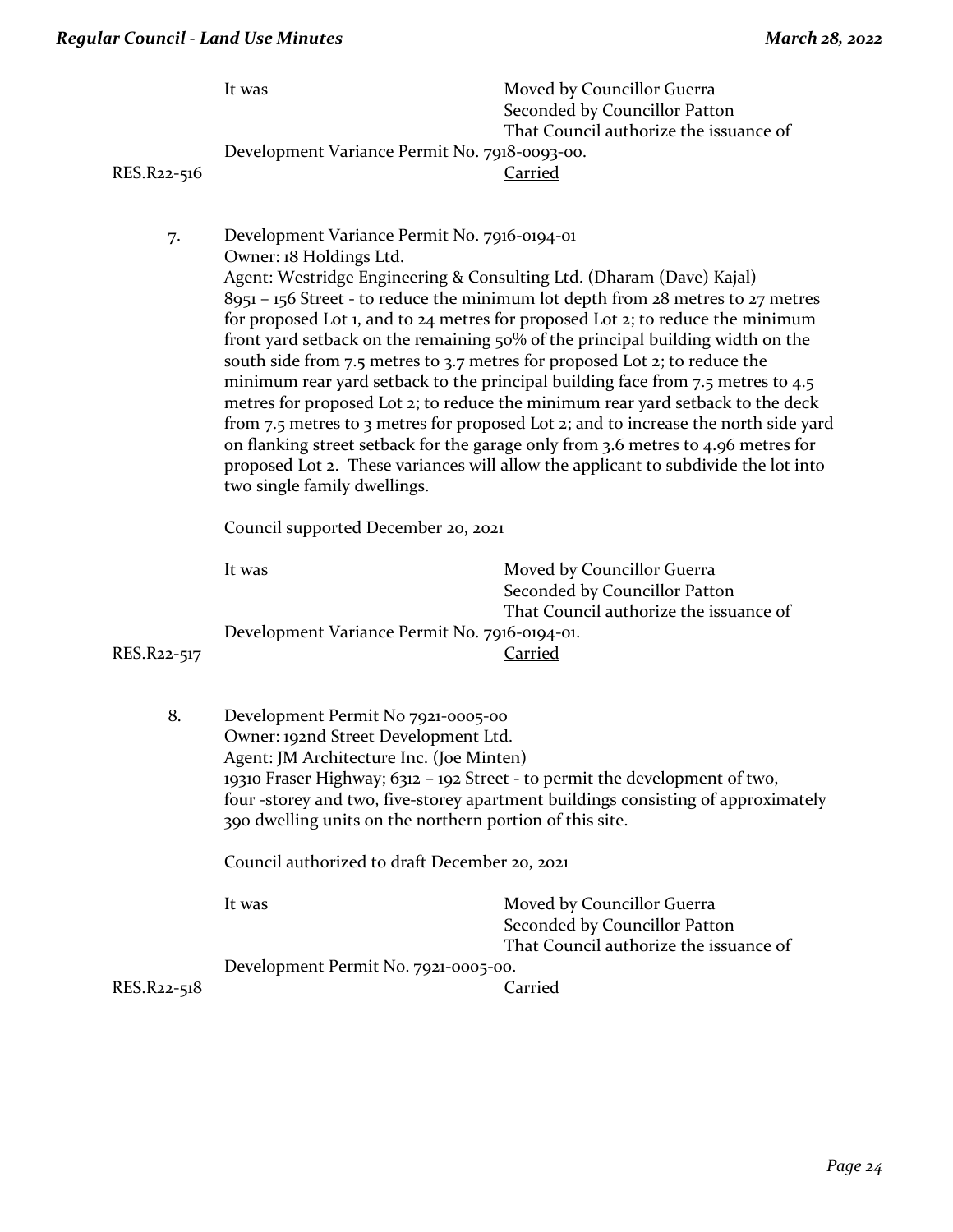#### **APPLICATIONS/BYLAWS/PERMITS TO BE CLOSED**

| 9.          | "Surrey Zoning Bylaw, 1993, No. 12000, Amendment Bylaw, 2018, No. 19599"            |                                |  |  |
|-------------|-------------------------------------------------------------------------------------|--------------------------------|--|--|
|             | 7915-0404-00                                                                        |                                |  |  |
|             | Owner: U. Randhawa, B. Sandher, A. Sandher, L. Sandher                              |                                |  |  |
|             | Agent: Hub Engineering Inc. (Mike Kompter)                                          |                                |  |  |
|             | RF to RF-13 - 17378 - 60 Avenue - to subdivide into three single family small lots. |                                |  |  |
|             | Council direction received May 28, 2018                                             |                                |  |  |
|             | It was                                                                              | Moved by Councillor Guerra     |  |  |
|             |                                                                                     | Seconded by Councillor Patton  |  |  |
|             |                                                                                     | That Council close Application |  |  |
|             | No. 7915-0404-00 and file Bylaw No. 19599.                                          |                                |  |  |
| RES.R22-519 | Carried                                                                             |                                |  |  |
|             |                                                                                     |                                |  |  |

10. Development Variance Permit No. 7921-0165-00 Owner: G. Brar, K. Brar Agent: G. Brar 17071 - 88 avenue - the applicant is requesting a variance to increase the maximum height for a single family dwelling from 9 metres to 9.98 metres in order to raise the proposed dwelling above the flood construction level.

Council supported February 14, 2022

\* Planning and Development advise (see memorandum in back-up) the incorrect flood construction level (FCL) was quoted in the Planning Report. With the correct FCL a Development Variance Permit was not required. Council is requested to close Application No. 7921-0165-00.

|             | lt was            | Moved by Councillor Guerra     |
|-------------|-------------------|--------------------------------|
|             |                   | Seconded by Councillor Patton  |
|             |                   | That Council close Application |
|             | No. 7921-0165-00. |                                |
| RES.R22-520 |                   | Carried                        |

11. "Surrey Official Community Plan Bylaw, 2013, No. 18020, Amendment Bylaw, 2020, No. 20190" 7919-0356-00 Owner: Youngearth Developments (Clayton) Ltd. (Director Information: Samir Choudhary, Priya Janghu, Mahalaxmi Iyer, Sachin Jhanghu) Agent: Youngearth Developments (Clayton) Ltd. (Sachin Jhanghu) To amend Figure 3 of the OCP from Urban to Commercial and to amend Figure 42: Major Employment Areas by adding Commercial designation for the site located at 7168 – 192 Street.

Council direction received November 9, 2020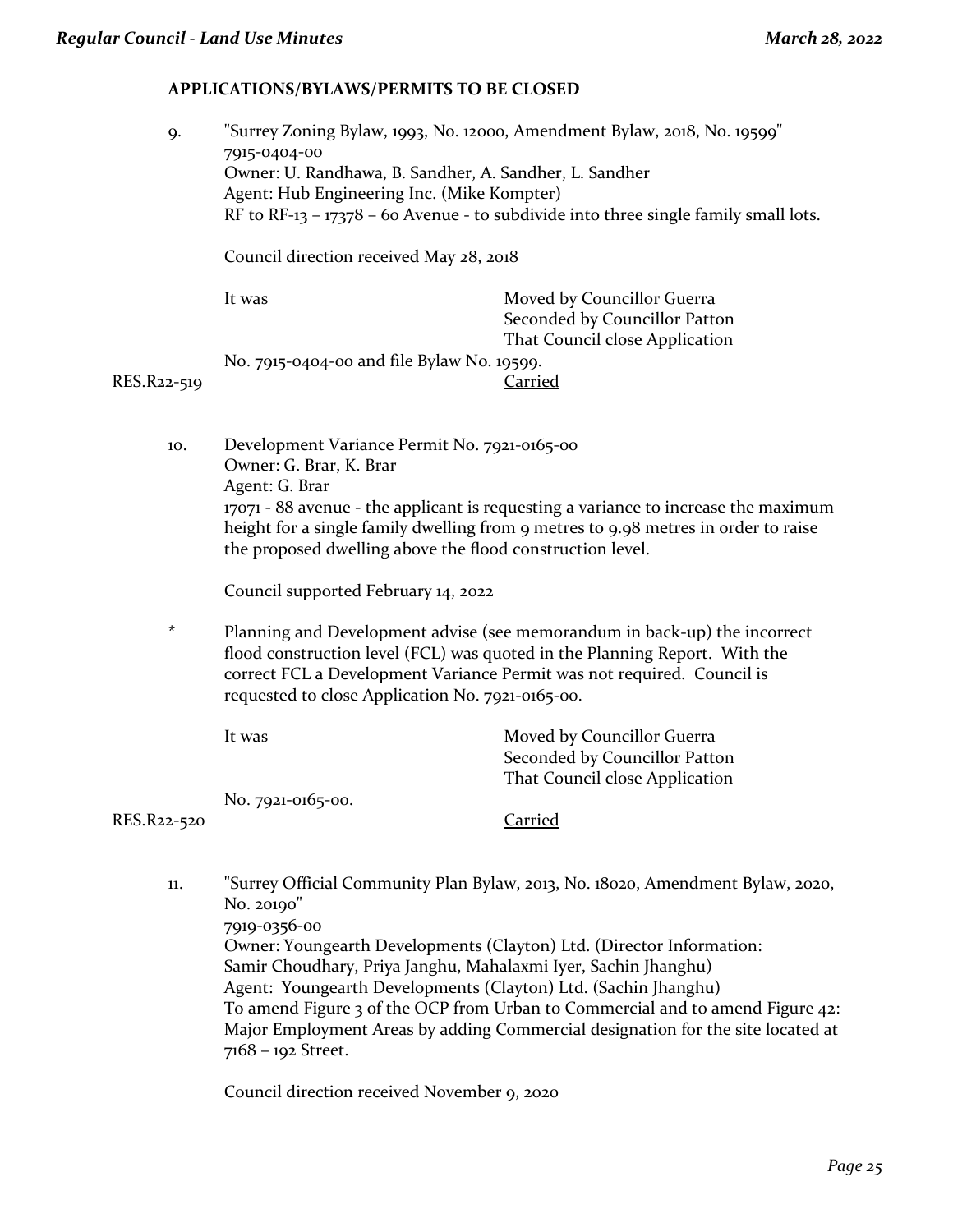|  | RES.R22-521 | It was<br>Residential" to "Commercial/Residential".                                                                                                                                                                                                                                 | Moved by Councillor Guerra<br>Seconded by Councillor Patton<br>That Council amend the East Clayton<br>Neighbourhood Concept Plan to redesignate the subject site from "Half-Acre<br><b>Carried</b> |  |
|--|-------------|-------------------------------------------------------------------------------------------------------------------------------------------------------------------------------------------------------------------------------------------------------------------------------------|----------------------------------------------------------------------------------------------------------------------------------------------------------------------------------------------------|--|
|  | RES.R22-522 | It was<br>2013, No. 18020, Amendment Bylaw, 2020, No. 20190" be finally adopted.                                                                                                                                                                                                    | Moved by Councillor Guerra<br>Seconded by Councillor Patton<br>That "Surrey Official Community Plan Bylaw,<br><b>Carried</b>                                                                       |  |
|  |             | "Surrey Zoning Bylaw, 1993, No. 12000, Amendment Bylaw, 2020, No. 20191"<br>RA to CD - 7168 - 192 Street - to permit the development of a four-storey mixed-use<br>building with approximately 3,350 square metres of retail and office space and<br>21 residential dwelling units. |                                                                                                                                                                                                    |  |
|  |             | Council direction received November 9, 2020                                                                                                                                                                                                                                         |                                                                                                                                                                                                    |  |
|  | RES.R22-523 | It was<br>Amendment Bylaw, 2020, No. 20191" be finally adopted.                                                                                                                                                                                                                     | Moved by Councillor Guerra<br>Seconded by Councillor Patton<br>That "Surrey Zoning Bylaw, 1993, No. 12000,<br><b>Carried</b>                                                                       |  |
|  |             | Development Permit No. 7919-0356-00                                                                                                                                                                                                                                                 | 7168 - 192 Street – to issue a Development Permit for Form and Character.<br>Council authorized to draft November 9, 2020                                                                          |  |
|  |             |                                                                                                                                                                                                                                                                                     |                                                                                                                                                                                                    |  |
|  | RES.R22-524 | It was<br>Development Permit No. 7919-0356-00.                                                                                                                                                                                                                                      | Moved by Councillor Guerra<br>Seconded by Councillor Patton<br>That Council authorize the issuance of<br><b>Carried</b>                                                                            |  |
|  |             |                                                                                                                                                                                                                                                                                     |                                                                                                                                                                                                    |  |

# **I. CLERKS REPORT**

This section had no items to consider.

# **J. OTHER BUSINESS**

This section had no items to consider.